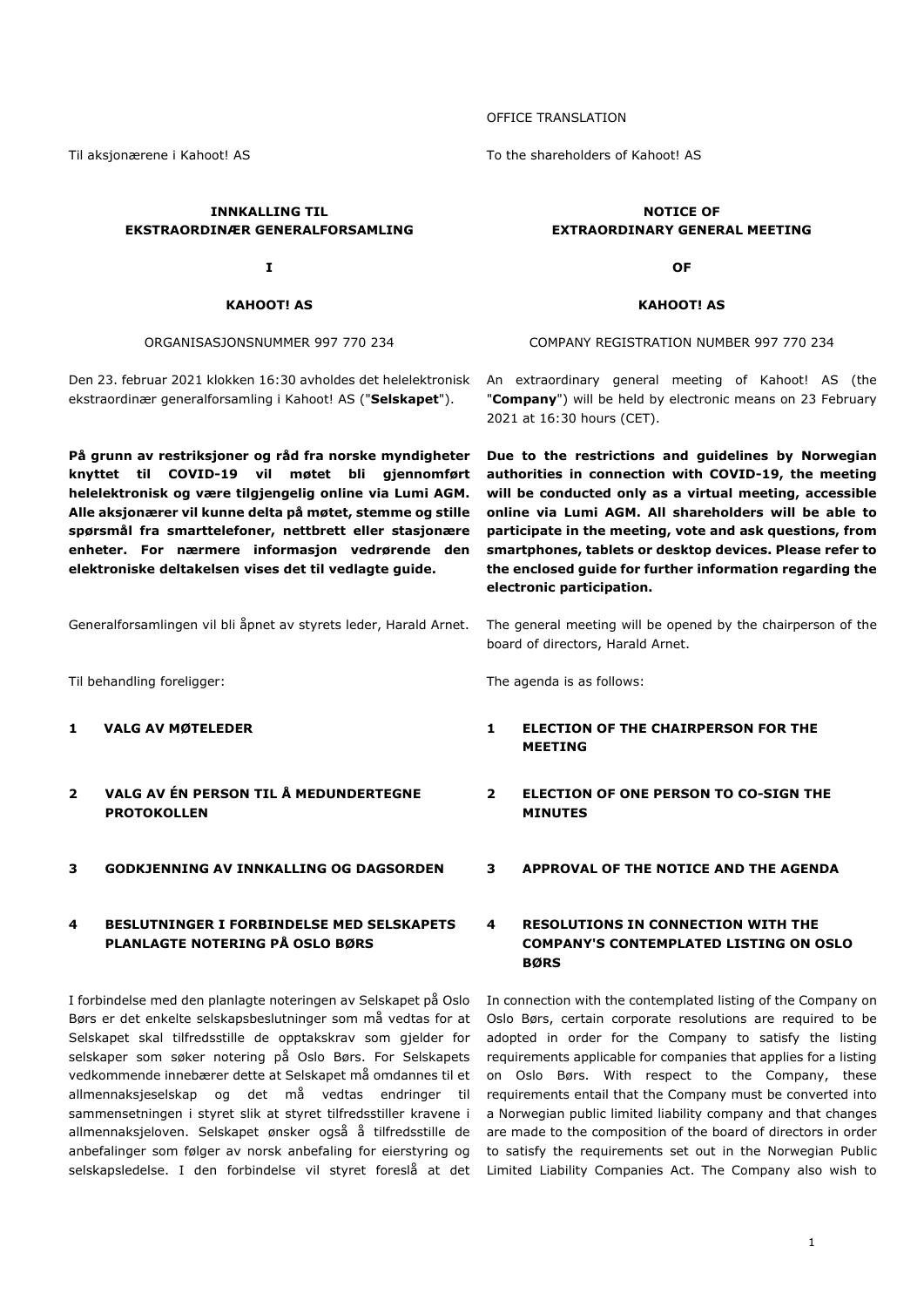etableres en valgkomité og at det velges medlemmer til valgkomiteen. Utover dette vil styret også foreslå at det fattes beslutninger vedrørende fastsettelse av godtgjørelse til styrets nye medlemmer og at det vedtas enkelte øvrige endringer til Selskapets vedtekter.

Styrets forslag til de relevante selskapsbeslutningene er inntatt nedenfor.

#### **Omdannelse av Selskapet til allmennaksjeselskap Conversion of the Company into a Norwegian public**

Da det er et vilkår for notering på Oslo Børs at Selskapet er organisert som et allmennaksjeselskap, foreslår styret at Selskapet omdannes til et allmennaksjeselskap, og at Selskapets foretaksnavn endres til Kahoot! ASA. Forslaget innebærer at Selskapet skal innby andre enn aksjonærer eller bestemte navngitte personer til å tegne nye aksjer i Selskapet.

En omdanning fra aksjeselskap til allmennaksjeselskap har i hovedsak følgende virkninger:

- Selskapets aksjekapital må være minimum NOK 1.000.000;
- Innkallingsfristen for avholdelse av generalforsamling må være minimum to uker (21 dager med virkning fra notering på Oslo Børs);
- Styret må ha minimum tre medlemmer og det er krav om representasjon av begge kjønn i styret;
- 
- Aksjene vil, når vedtektene ikke bestemmer annet, være fritt omsettelige;
- Selskapet må ha aksjeeierregister i et verdipapirregister (VPS);
- 
- Det vil gjelde strengere krav ved tingsinnskudd, transaksjoner med nærstående og ved fusjon og fisjon; og

comply with the recommendations set out in the Norwegian code of practice for corporate governance. In this regard, the board of directors will propose that it is resolved to establish a nomination committee and that members of the nomination committee are elected. Other than this, the board of directors will also propose that resolutions are adopted regarding determination of remuneration to the new members of the board of directors and that certain other amendments to the Company's articles of association are adopted.

The board of directors' proposals for the relevant corporate resolutions are included below.

# **limited liability company**

As it is a condition for listing on Oslo Børs that the Company is organised as a Norwegian public limited liability company, the board og directors propose that the Company is converted into a Norwegian public limited liability company, and that the Company's name is changed to Kahoot! ASA. The proposal entails that others than the shareholders or certain named persons may subscribe for new shares in the Company.

A conversion from a Norwegian private limited liability company to a Norwegian public limited liability company has the following main effects:

- The Company's share capital must be at least NOK 1,000,000;
- The notice period for convening a general meeting must be at least two weeks (21 days with effect from the listing on Oslo Børs);
	- The board of directors must consist of at least three members, and there are requirements regarding representation of both genders on the board of directors;
- Selskapet må ha daglig leder;  $\overline{\phantom{a}}$  The Company must have a general manager;
	- The shares will be freely transferable unless otherwise determined by the articles of association;
	- The Company shall have a shareholders' register in a central securities register (VPS);
- Selskapet vil kunne tilby sine aksjer til allmennheten; The Company may carry out a public offering of its shares;
	- Stricter requirements with respect to contribution in kind, transactions with related parties as well as mergers and demergers will apply; and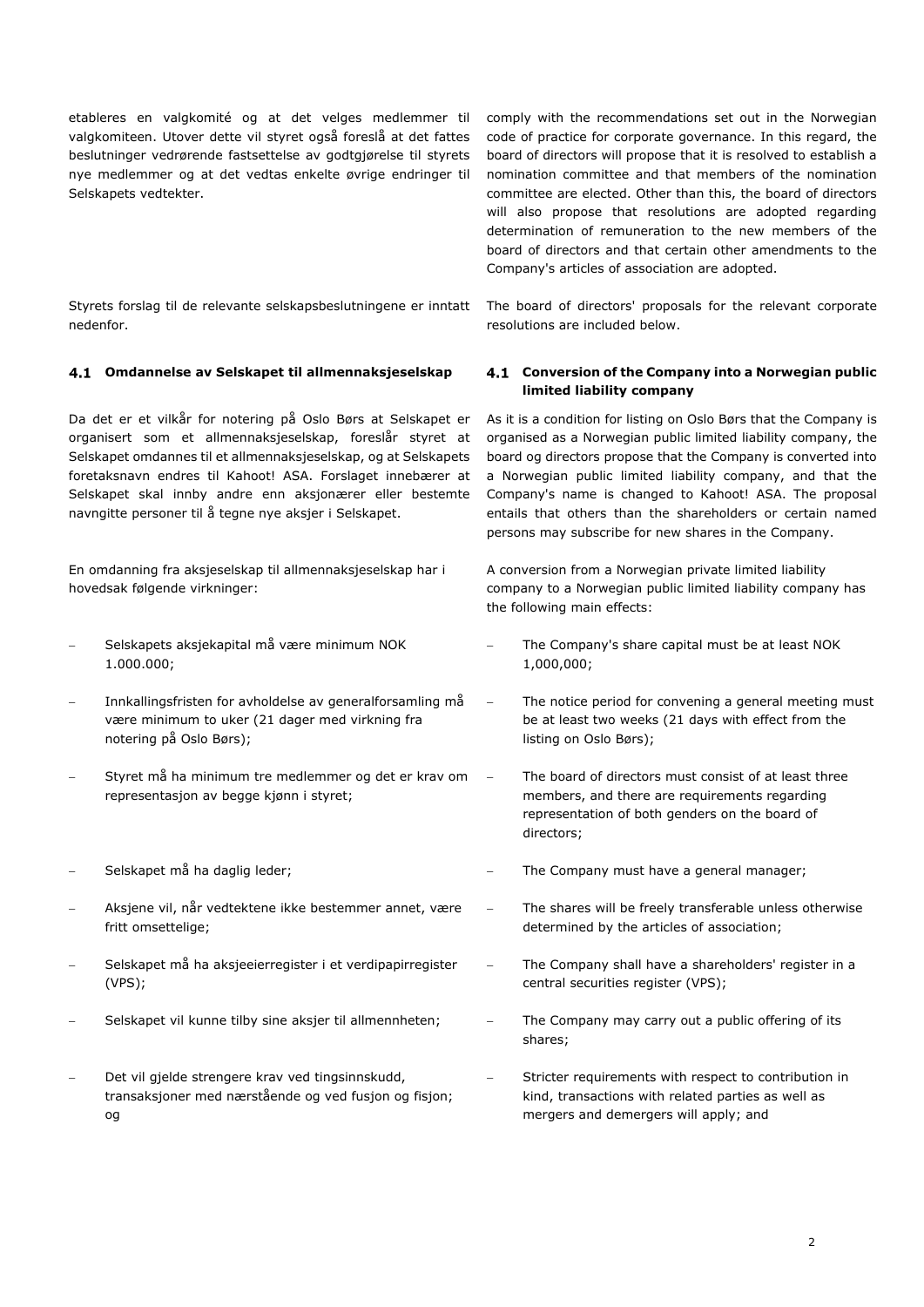Regnskapsmessig vil Selskapet måtte følge reglene for store foretak, jf. regnskapsloven § 1-5.

Redegjørelsen fra en uavhengig revisor i forbindelse med omdanningen er vedlagt denne innkallingen som Vedlegg 1.

På bakgrunn av det ovenstående foreslår styret at generalforsamlingen treffer følgende vedtak:

*"Selskapet omdannes til et allmennaksjeselskap i henhold til aksjeloven § 15-1. Selskapet skal etter omdanningen tilby nye aksjer til allmennheten.* 

*I tilknytning til eksisterende styrefullmakter til å forhøye Selskapets aksjekapital skal henvisninger til aksjeloven være henvisninger til tilsvarende bestemmelser i allmennaksjeloven.* 

*Selskapets navn er Kahoot! ASA. Selskapet er et allmennaksjeselskap."*

For å tilrettelegge for en styresammensetning som tilfredsstiller de krav som følger av allmennaksjeloven, foreslås det at Fredrik Cassel og Michiel Kotting fratrer som styremedlemmer, og at Lori Wright og Joanne Bradford velges som nye styremedlemmer for perioden frem til Selskapets ordinære generalforsamling i 2022. For øvrig foreslås det ingen endringer til styret.

- Harald Arnet (styreleder);
- Sindre Østgård (styremedlem);
- Stefan Blom (styremedlem);
- Lori Wright (nytt styremedlem, vennligst se vedlagte oppsummering); og
- Joanne Bradford (nytt styremedlem, vennligst se vedlagte . oppsummering).

 The Company must comply with the accounting rules for large enterprises, cf. Section 1-5 of the Norwegian Accounting Act.

The statement from an independent auditor in connection with the conversion is attached to this notice as  $Appendix 1$ .

On the basis of the above, the board of directors proposes that the general meeting adopts the following resolution:

*"The Company is converted into a public limited company in accordance with Section 15-1 of the Norwegian Private Limited Liability Companies Act. Following the conversion, the Company shall offer new shares to the public.* 

*In connection with existing board authorisations to increase the Company's share capital, references to the Norwegian Private Limited Liability Companies Act shall be references to the corresponding provisions in the Norwegian Public Limited Liability Companies Act.* 

Vedtektenes § 1 endres til å lyde som følger: Section 1 of the articles of association shall be amended to vedta *read as follows:* 

> *The company's name is Kahoot! ASA. The company is a public limited company.*"

#### **Valg av medlemmer til Selskapets styre Election of members of the Company's board of directors**

In order to facilitate a board composition that comply with the requirements set out in the Norwegian Public Limited Liability Companies Act, it is proposed that Fredrik Cassel and Michiel Kotting resign as members of the board of directors, and that Lori Wright and Joanne Bradford are elected as new members of the board of directors for the period until the Company's annual general meeting in 2022. Other than this, no changes to the board of directors are proposed.

Etter valget vil styret bestå av følgende personer: Following the election, the board of directors will comprise the following persons:

- Harald Arnet (chairperson);
- Sindre Østgård (board member);
- Stefan Blom (board member);
- Lori Wright (new board member, please see enclosed bio); and
- Joanne Bradford (new board member, please see enclosed bio).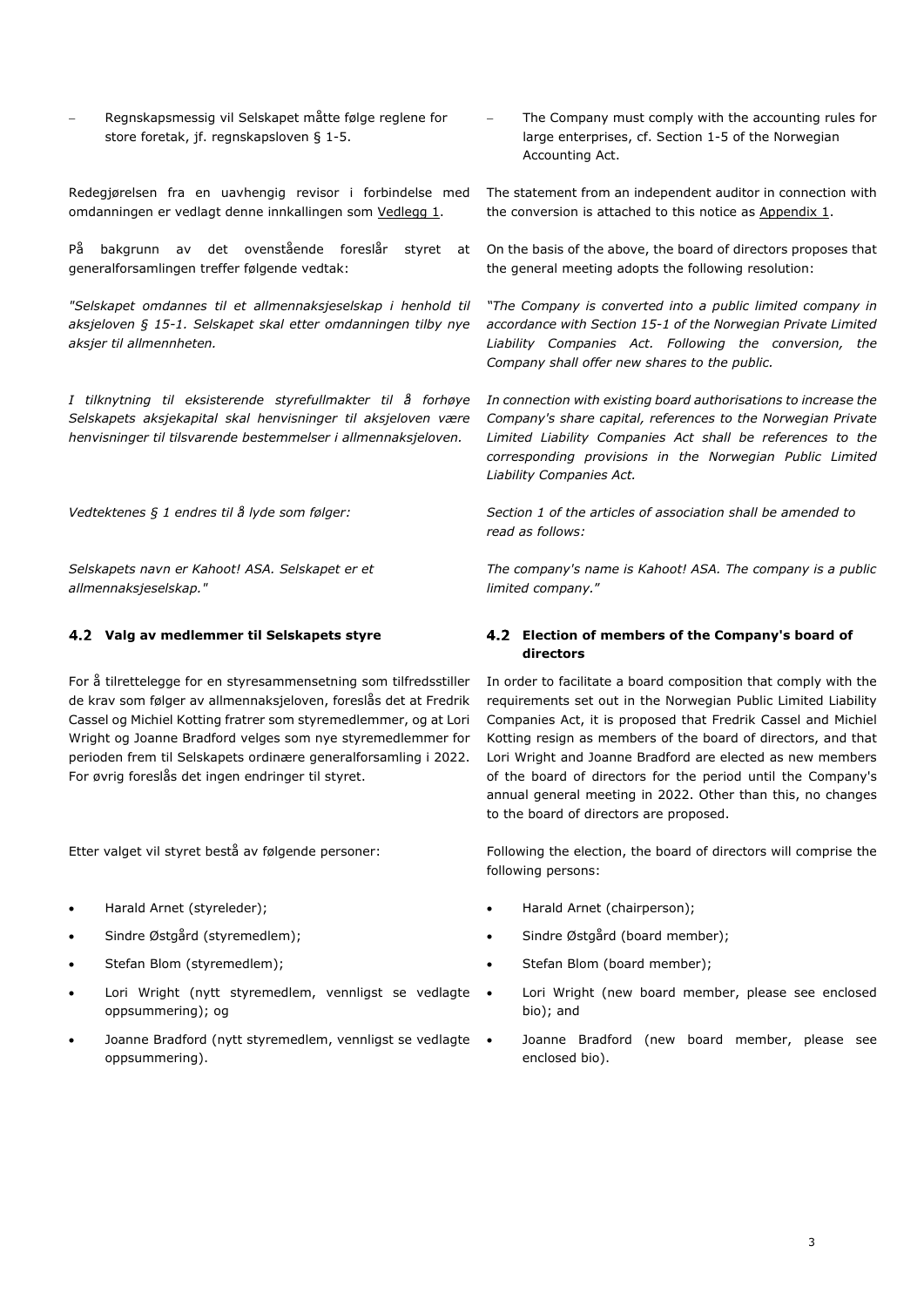#### **Fastsettelse av godtgjørelse til de nye medlemmene av styret**

Styret foreslår at generalforsamlingen treffer følgende vedtak vedrørende godtgjørelse til styrets nye medlemmer, Lori Wright og Joanne Bradford:

*"Hver av Lori Wright og Joanne Bradford skal motta USD 50.000 i årlig godtgjørelse. Den årlige godtgjørelsen skal justeres proratarisk basert på styremedlemmets tjenestetid".* 

#### **Godkjennelse av utstedelse av RSUer til de nye medlemmene av styret**

For at Selskapet skal tiltrekke seg kvalifiserte styremedlemmer med internasjonal erfaring foreslår styret at hvert av de foreslåtte nye styremedlemmene blir tildelt "restricted share units" (RSUer) for et beløp tilsvarende USD 150.000. Antallet RSUer som utstedes til hvert av de foreslåtte styremedlemmene vil bli fastsatt basert på den volum-vektede gjennomsnittskursen for Selskapets aksjer de siste tre virkedagene før generalforsamlingen, dvs. ved at beløpet angitt overfor deles på den volum-vektede gjennomsnittskursen for Selskapets aksjer.

Med unntak for overdragelse til heleide selskaper skal RSUene være ikke-omsettelige og hver RSU gir styremedlemmet en rett og plikt til å tegne seg for en aksje i Selskapet til en tegningskurs tilsvarende NOK 0,10 (som tilsvarer pålydende på Selskapets aksjer), forutsatt at opptjeningsbetingelsene beskrevet nedenfor er tilfredsstilt.

RSUene vil være opptjent ett år etter tildelingsdatoen med mindre tidligere opptjening blir godkjent av Selskapets valgkomité (jf. punkt 4.5 nedenfor). Opptjening av RSUene er betinget av at (i) styremedlemmet er et styremedlem på opptjeningstidspunktet og (ii) at styremedlemmet ikke forut for opptjeningstidspunktet har meddelt Selskapet om sin intensjon om å fratre som styremedlem. Dersom ett av disse tilfellene inntrer forut for opptjeningstidspunktet vil RSUene bortfalle uten rett til å motta vederlag.

Utøvelsesperioden for RSUene løper fra opptjeningstidspunktet og utløper fire år etter tildelingsdatoen. Det er en betingelse for utøvelse av RSUene at (i) styremedlemmet er et styremedlem på utøvelsestidspunktet og (ii) at styremedlemmet ikke forut for utøvelsestidspunktet har meddelt Selskapet om sin intensjon om å fratre som styremedlem.

RSUene vil bli justert for aksjesplitt og aksjespleis, men ikke for utdeling av utbytte eller fortrinnsrettsemisjoner. Ytterligere vilkår tilknyttet RSUene vil bli fastsatt i en avtale mellom det foreslåtte styremedlemmet og Selskapet.

#### **Determination of remuneration to the new members of the Company's board of directors**

The board of directors proposes that the general meeting adopts the following resolution regarding remuneration to the new members of the Company's board of directors, Lori Wright og Joanne Bradford:

*"Each of Lori Wright and Joanne Bradford shall receive USD 50,000 as annual remuneration. The annual remuneration shall be adjusted pro rata based on the board member's term of service".* 

#### **Approval of the issuance of RSUs to the new members of the Company's board of directors**

In order for the Company to attract eligible board members with international experience, the board of directors propose that each of the proposed new board members are granted restricted share units (RSUs) for an amount equal to USD 150,000. The number of RSUs issued to each of the proposed new board members will be determined based on the volume weighted average price for the Company's shares the last three business days prior to the extraordinary general meeting, i.e. the amount stated above divided by the volume weighted average price for the Company's shares.

The RSUs shall be non-transferable, save with respect to transfers to wholly owned companies, and each RSU shall give the right and obligation to subscribe for one new share in the Company at a subscription price equal to NOK 0.10 (which equals the nominal value on the Company's shares), subject to satisfaction of the vesting conditions described below.

The RSUs will vest on the first anniversary of the grant date, unless early vesting is approved by the Company's nomination committee (cf. item 4.5 below). The vesting of the RSUs will be subject to (i) the board member being a board member at the vesting date and (ii) the board member not having notified the Company prior to the vesting date of the board member's intention to resign as a member of the board of directors. If any of these events occur prior to vesting, then the RSUs shall lapse without compensation.

The exercise period for the RSUs commence at vesting and expire on the fourth anniversary of the grant date. It is a condition for exercise of the RSUs that (i) the board member being a board member at the exercise date and (ii) the board member not having notified the Company prior to the exercise date of the board member's intention to resign as member of the board of directors.

The RSUs will be adjusted for share splits and reverse share splits, but not for dividends or rights offerings. Additional terms pertaining to the RSUs will be set out in an agreement between the proposed board member and the Company.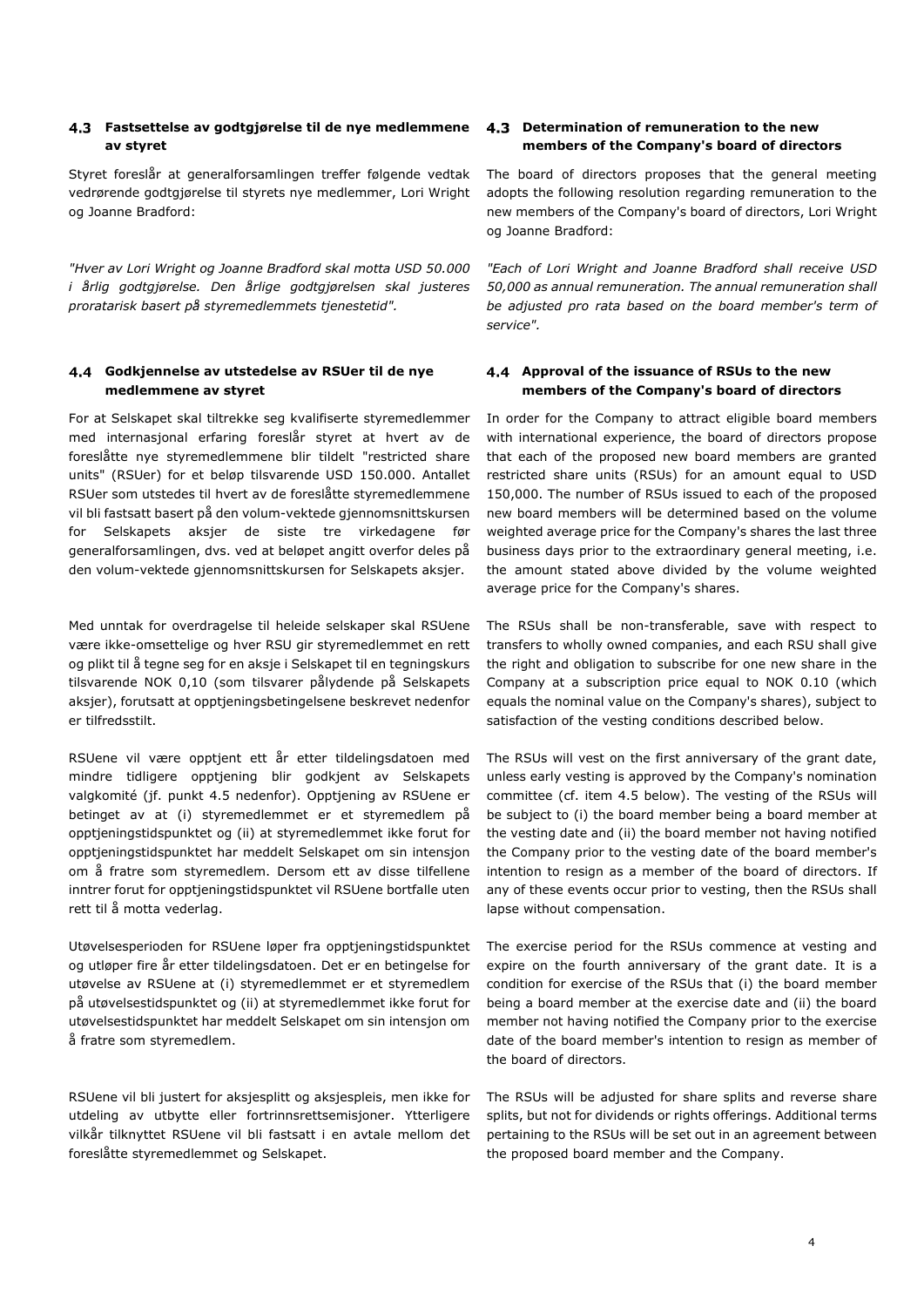#### **Etablering av valgkomité og valg av medlemmer Establishment of a nomination committee and**

I henhold til norsk anbefaling for eierstyring og selskapsledelse bør Selskapet ha en valgkomité som er valgt av generalforsamlingen, at dette vedtektsfestes og at det fastsettes retningslinjer for valgkomiteen. På denne bakgrunn foreslår styret at det etableres en valgkomité for Selskapet fra og med tidspunktet for Selskapets notering på Oslo Børs.

De foreslåtte retningslinjene for valgkomiteen er vedlagt denne innkallingen som Vedlegg 2.

På denne bakgrunn foreslår styret at generalforsamlingen treffer følgende vedtak:

*"Selskapet skal fra tidspunktet for noteringen på Oslo Børs ha en valgkomité og dette skal reflekteres i vedtektene fra det tidspunktet omdanningen av Selskapet til et allmennaksjeselskap er registrert i Foretaksregisteret. Fra det tidspunktet endres vedtektene ved at det inntas en ny § 8 som lyder som følger:* 

#### *§ 8 – Valgkomité*

*Selskapet skal ha en valgkomité. Valgkomiteen skal bestå av fra to til tre medlemmer etter generalforsamlingens beslutning, hvor flertallet skal være uavhengige av styret og selskapets ledelse. Valgkomiteens medlemmer, herunder valgkomiteens leder velges av generalforsamlingen for to år av gangen om ikke generalforsamlingen fastsetter en annen periode i forbindelse med valget.* 

*Valgkomiteen avgir innstilling til generalforsamlingen om valg av aksjonærvalgte medlemmer til styret og styrets leder, og medlemmer til valgkomiteen, samt godtgjørelse til styrets medlemmer og valgkomiteens medlemmer. Generalforsamlingen kan fastsette instruks for valgkomiteen.* 

*Generalforsamlingen godkjenner retningslinjene for valgkomiteen slik disse fremgår av "instructions for the nomination committee" inntatt som Vedlegg 2 til denne protokollen."* 

Videre foreslår styret at Jan Haudemann-Andersen (leder) og Fredrik Cassel velges som medlemmer av valgkomiteen med virkning fra tidspunktet for Selskapets notering på Oslo Børs og frem til Selskapets ordinære generalforsamling i 2022.

# **election of members**

Pursuant to the Norwegian code of practice for corporate governance, the Company should have a nomination committee that is elected by the general meeting, that this is set out in the articles of association and that the general meeting should stipulate instructions for the nomination committee. On this basis, the board of directors proposes that a nomination committee for the Company is established with effect from the Company's listing on Oslo Børs.

The proposed instructions for the nomination committee are attached to this notice as Appendix 2.

On this basis, the board of directors proposes that the general meeting adopts the following resolution:

*"From the time of listing of the Company on Oslo Børs, the Company shall have a nomination committee and this shall be reflected in the articles of association with effect from the registration of the conversion of the Company into a Norwegian public limited liability company in the Norwegian Register of business enterprises. From this time, the articles of association are amended by including a new section 8 that read as follows:* 

#### *§ 8 – Nomination committee*

*The company shall have a nomination committee. The nomination committee shall consist of between two and three members as resolved by the general meeting, where the majority of the members shall be independent of the board of directors and the company's management. The members of the nomination committee, including the chairperson, will be elected by the general meeting for a period of two years unless the general meeting decides otherwise in connection with the election.* 

*The nomination committee shall give recommendations to the general meeting for the election of shareholder elected members to the board of directors and the chairperson, and to members of the nomination committee, in addition to recommendations for remuneration to the members of the board of directors and the members of the nomination committee. The general meeting may adopt instructions for the nomination committee.* 

*The general meeting approves the instructions for the nomination committee as set out in the "instructions for the nomination committee" attached to these minutes as Appendix 2."* 

The board of directors also propose that Jan Haudemann-Andersen (chair) and Fredrik Cassel are elected as members of the nomination committee with effect from the Company's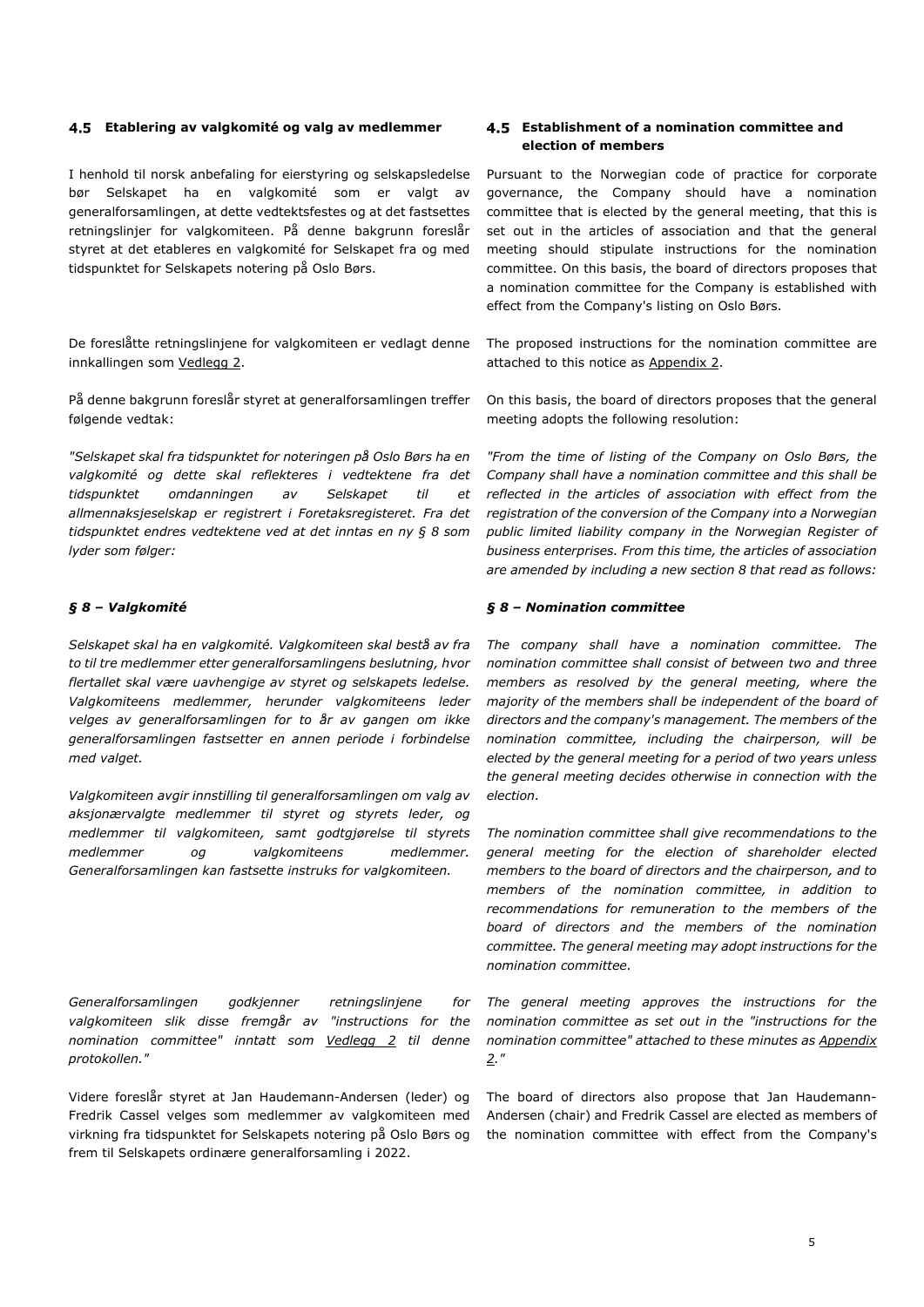Utover de vedtektsendringer som er foreslått overfor i punkt 4.1 (omdannelse av Selskapet til allmennaksjeselskap) og punkt 4.5 (etablering av valgkomité og valg av medlemmer) foreslår styret at det gjøres endringer til enkelte av de øvrige bestemmelsene i Selskapets vedtekter for å tilrettelegge for Selskapets notering på Oslo Børs.

De foreslåtte vedtektsendringene vil tre i kraft fra det tidspunktet omdannelsen av Selskapet til et allmennaksjeselskap er registrert i Foretaksregisteret.

På denne bakgrunn foreslår styret at generalforsamlingen treffer følgende vedtak:

*"Vedtektenes § 4 endres ved at bestemmelsens tredje avsnitt som lyder "Selskapets aksjer er fritt omsettelige" fjernes.*

*Dokumenter som gjelder saker som skal behandles på generalforsamlingen, herunder dokumenter som i henhold til lov skal inntas i eller vedlegges innkallingen, trenger ikke sendes til aksjonærene dersom dokumentene gjøres tilgjengelig på selskapets internettside. En aksjonær kan likevel kreve å få tilsendt dokumenter som gjelder saker som skal behandles på generalforsamlingen.* 

*Styret kan beslutte at aksjonærer som vil delta på generalforsamlingen, må melde dette til selskapet innen en bestemt frist som ikke kan utløpe tidligere enn tre dager før generalforsamlingen.* 

*Aksjeeiere kan avgi sin stemme skriftlig, herunder ved bruk av elektronisk kommunikasjon, i en periode før generalforsamlingen. Styret kan fastsette nærmere retningslinjer for slik forhåndsstemming. Det skal fremgå av generalforsamlingsinnkallingen hvilke retningslinjer som er fastsatt.* 

*På den ordinære generalforsmalingen skal følgende spørsmål behandles og avgjøres:* 

- *1. Godkjennelse av årsregnskap og årsberetning, herunder utdelingen av utbytte; og*
- *2. Andre saker som i henhold til lov hører under den ordinære generalforsamlingen."*

listing on Oslo Børs for the period until the Company's annual general meeting in 2022.

#### **Vedtektsendringer Amendments to the articles of association**

In addition to the amendments to the articles of association proposed under item 4.1 (conversion of the Company into a public limited liability company) and 4.5 (establishment of a nomination committee and election of members) the board of directors proposes that amendments are made to certain other provisions in the articles of associations in order to facilitate the Company's listing on Oslo Børs.

The proposed amendments to the articles of association will be effective from the time the conversion of the Company to a public limited liability company has been registered with the Norwegian Register of Business Enterprises.

On this basis, the board of directors proposes that the general meeting passes the following resolutions:

*"Section 4 of the articles of association is amended by removal of the third paragraph that read "the Company's shares shall be freely transferable".*

*Vedtektenes § 7 endres til å lyde som følger: Section 7 of the articles of association shall be amended to read as follows:* 

> *Documents concerning matters to be considered at the company's general meeting, including documents which by law must be included in or enclosed with the notice of the general meeting, need not be sent to shareholders if the documents are made available on the company's website. Notwithstanding the foregoing, a shareholder may request a copy of documents which concern matters to be considered at the general meeting.*

> *The board of directors may decide that shareholders who want to participate in the general meeting must notify the company thereof within a specific deadline that cannot expire earlier than three days prior to the general meeting.*

> *The shareholders may cast their votes in writing, including through electronic communication, in a period prior to the general meeting. The board of directors may establish specific guidelines for such advance voting. It must be stated in the notice of the general meeting which guidelines have been set.*

> *The annual general meeting shall deal with and decide the following matters:*

- *1. Approval of the annual accounts and the annual report, including distribution of dividends; and*
- *2. Other matters which are required by law or the articles of association to be dealt with by the general meeting."*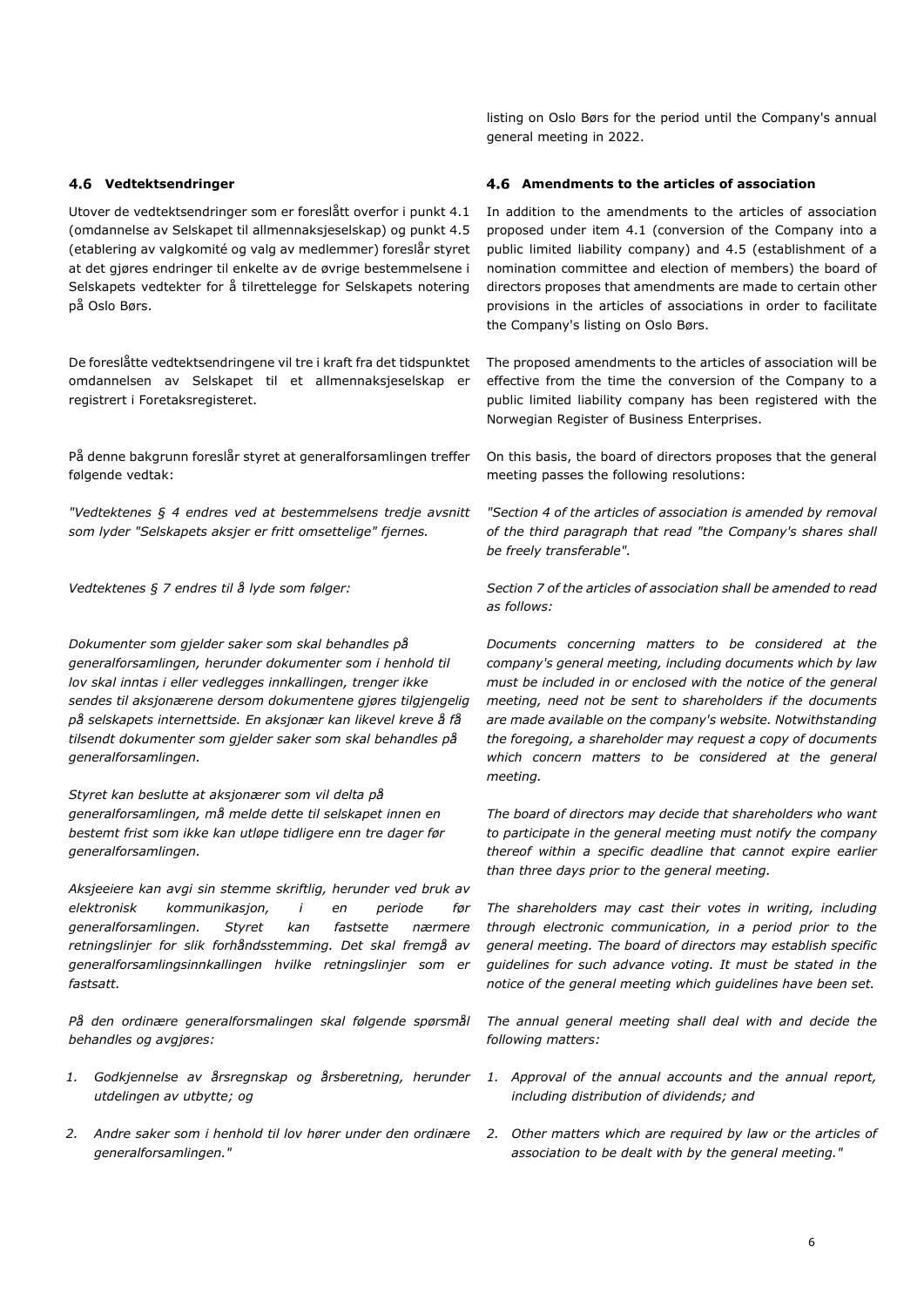Denne innkallingen er tilgjengelig på Selskapets nettsider https://kahoot.com/investor-relations/ under nyheter om Selskapet.

Den elektroniske deltakelsen er organisert av DNB Bank Verdipapirsevice og dets underleverandør Lumi. Gjennom å delta på den elektroniske ekstraordinære generalforsamlingen vil aksjeeiere være i stand til å høre på audiocast av møtet, se presentasjonen, stille spørsmål til sakene på agendaen og foreta avstemming i reell tid.

Det er ikke nødvendig med påmelding for å delta online, men aksjonærer må være pålogget før møtet begynner. Er man ikke logget inn innen generalforsamlingen starter vil man ikke kunne delta. Innlogging starter en time før. Det vises til informasjon under og til egen guide om hvordan aksjonærer kan delta elektronisk.

For å kunne delta på den elektroniske ekstraordinære generalforsamlingen må aksjeeiere gå inn på Lumi AGMløsningen ved enten å (i) laste ned **Lumi AGM app** fra Apple Appstore eller Google Play Store ved å søke etter "Lumi AGM", eller (ii) gå til Lumi AGMs hjemmeside: https://web.lumiagm.com/?fromUrl=152336703.

Når aksjeeierne enten har lastet ned Lumi AGM-appen eller åpnet hjemmesiden må aksjeeierne taste inn "Meeting ID" 152- 336-703 og klikke "**Join**".

Alle aksjonærer registrert i VPS blir tildelt deres eget unike referansenummer og PIN-kode av VPS-systemet til bruk for generalforsamlingen og Lumi AGM-appen. Disse er tilgjengelig gjennom VPS investortjenester. Logg deg på investortjenester, velg Hendelser, Generalforsamling. Klikk på ISIN og du vil kunne se ditt unike referanse-nummer (Ref.nr.) og PIN-kode.

Aksjonærer som ikke finner unike referansenummer og PIN-kode i investortjenester eller mottatt per post, kan kontakte DNB Bank Verdipapirservice på tlf: 23 26 80 20, eller sende en e-post til genf@dnb.no.

Alle VPS direkte registrerte aksjeeiere har tilgang til investortjenester enten via https://www.vps.no/pub/ eller nettbank. Ta kontakt med din kontofører om du mangler tilgang.

Aksjeeiere som ikke har huket av for at de ønsker meldinger fra selskap elektronisk i investortjenester, vil i tillegg få tilsendt pr. post (møteseddel) deres referansenummer og PIN-kode sammen med innkallingen fra selskapet.

Aksjeeiere som ikke har anledning til selv å delta i den elektroniske generalforsamlingen, kan gi fullmakt eller forhåndsstemme. Tildeling av fullmakter kan registreres elektronisk via selskapets hjemmeside www.kahoot.com eller via

\* \* \* \* \* \*

Notice of the extraordinary general meeting are available on https://kahoot.com/investor-relations/ under news about the Company.

The online remote participation is being organised by DNB Bank Issuer Services and its subcontractor Lumi. By attending the online extraordinary general meeting, shareholders will be able to listen to a live audiocast of the meeting, see the presentation, submit questions relating to the items on the agenda and cast their votes in the real time poll of the annual general meeting.

Registration is not required to participate online, but shareholders must be logged in before the meeting starts. If you are not logged in before the general meeting starts, you will not be able to attend. Log in starts an hour before. See separate guide on how shareholders can participate electronically.

In order to attend the virtual extraordinary general meeting, shareholders need access to the Lumi AGM solution by either (i) downloading the **Lumi AGM app** from Apple Appstore or Google Play Store by searching for "Lumi AGM", or (ii) visit the Lumi **AGM** website at: https://web.lumiagm.com/?fromUrl=152336703.

When the shareholder have either downloaded the Lumi AGM app or opened the website, the shareholder must enter the "Meeting ID" 152-336-703 and click "**Join**".

All shareholders registered in the VPS are assigned their own unique reference and PIN code for use in the EGM and the Lumi AGM app, available to each shareholder through VPS Investor Services. Access VPS Investor Services, select Corporate Actions, General Meeting. Click on the ISIN and you can see your reference number (Ref.nr.) and PIN code.

All shareholders who cannot find their own unique reference and PIN code through VPS Investor Service, may contact DNB Investor Services on +47 23 26 80 20, or send an e-mail to genf@dnb.no.

All VPS registered shareholders may access VPS Investor Services through https://www.vps.no/pub/ or internet bank. Contact your VPS account operator if you do not have access.

Shareholders who have not selected electronic corporate messages in investor Services will also receive their reference number and PIN code by post (on the ballots) together with the notice from the company.

Shareholders that are prevented from participating in the virtual general meeting may be represented by proxy and may vote in advance. Granting of proxy may be registered through the Company's website www.kahoot.com or through VPS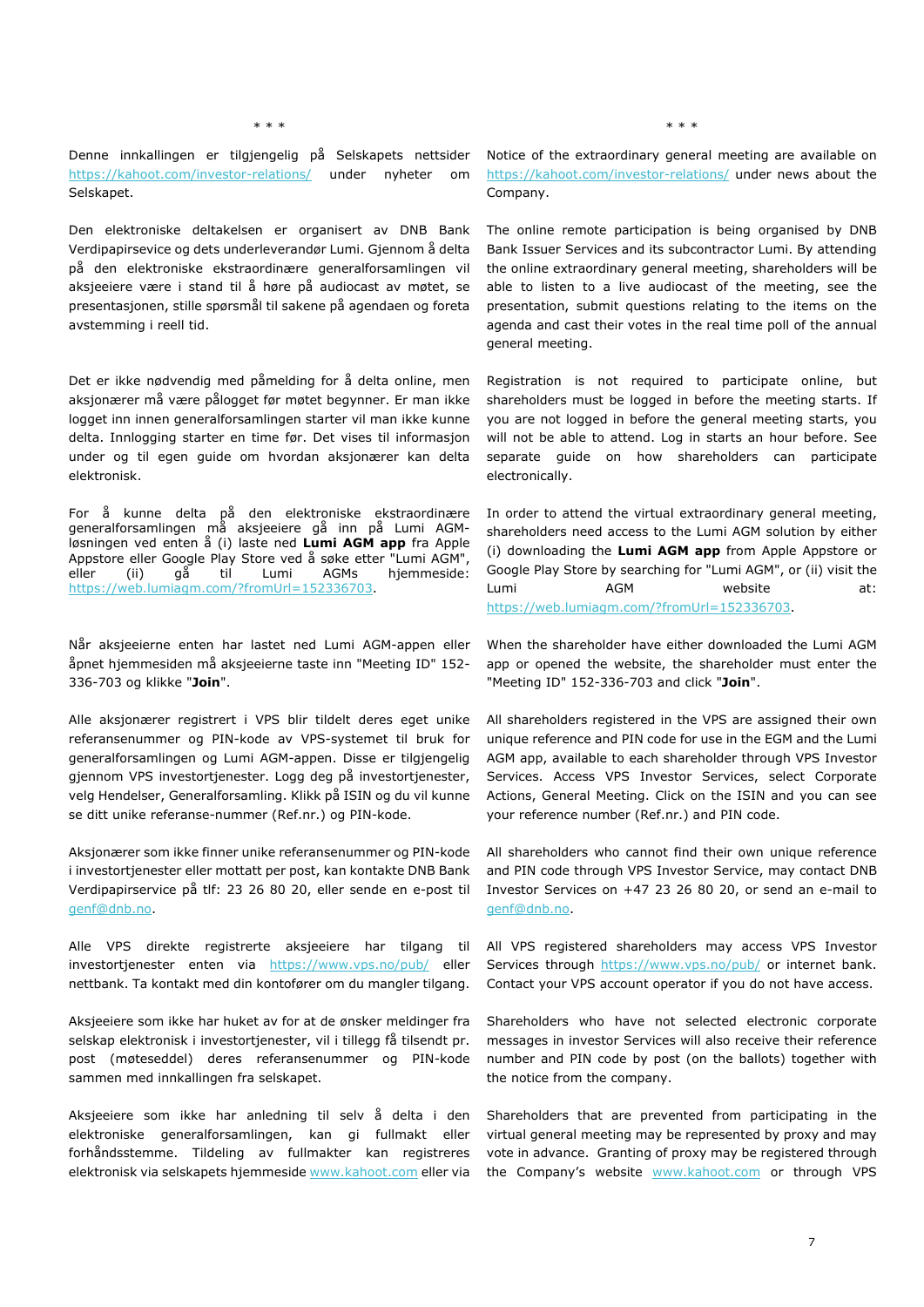Investortjenester eller ved at signert blankett sendes til genf@dnb.no, eller per post til DNB Bank ASA, Verdipapirservice, Postboks 1600 Sentrum, 0021 Oslo, Norge. Fullmakter med stemmeinstruks kan ikke registreres elektronisk, og må sendes til genf@dnb.no (skannet blankett), eller post til DNB Bank ASA, Verdipapirservice, Postboks 1600 Sentrum, 0021 Oslo, Norge. Forhåndsstemme kan kun gjøres elektronisk ved innlogging i VPS Investortjenester ved å velge Hendelser – Generalforsamling eller ved å følge følgende lenke https://web.lumiagm.com/?fromUrl=152336703 eller via selskapets hjemmeside www.kahoot.com. Aksjeeiere må identifisere seg med deres referansenummer og PIN-kode for generalforsamlingen. Aksjonærer som ikke får registrert seg elektronisk kan sende inn per e-post til genf@dnb.no eller post som angitt på blankettene. Frist for å registrere forhåndsstemmer og fullmakt **er 22. februar 2021 kl. 16:00**.

Aksjeeiere kan allerede nå logge seg inn og forhåndsstemme eller gi fullmakt til styrets leder eller en annen person før den ekstraordinære generalforsamlingen. Aksjeeiere kan fortsatt logge seg på når generalforsamlingen avholdes og overstyre deres tidligere valg.

Dersom aksjer er registrert i VPS på en forvalter, jf. aksjeloven § 4-4, jf. allmennaksjeloven § 4-10, og den reelle aksjeeieren ønsker å delta i generalforsamlingen, personlig eller ved fullmakt, må den reelle aksjeeieren overføre aksjene til en VPSkonto i den reelle aksjeeierens navn forut for avholdelse av generalforsamlingen. Aksjeeiere som gjør dette bes å sende en e-post til genf@dnb.no og be om brukernavn og passord for pålogging i Lumi AGM. Aksjeeiere som har ervervet aksjer i Selskapet etter at denne innkallingen ble sendt kan også få brukernavn og passord fra genf@dnb.no.

Kahoot! AS er et aksjeselskap underlagt aksjelovens regler. Selskapet har per dagen for denne innkallingen utstedt 446 091 967 aksjer, og hver aksje har én stemme. Aksjene har også for øvrig like rettigheter.

En aksjeeier har følgende rettigheter i forbindelse med generalforsamlingen:

- Rett til å møte i generalforsamlingen, enten personlig eller ved fullmektig.
- Talerett på generalforsamlingen.
- Rett til å ta med en rådgiver og gi denne talerett.

Investor Services or by e-mail to genf@dnb.no, or by regular mail to DNB Bank ASA, Registrars Department, P.O. Box 1600 Centrum, 0021 Oslo, Norway. Proxies with voting instructions cannot be submitted electronically, and must be sent to genf@dnb.no (scanned form) or by regular mail to DNB Bank ASA, Registrars' Department, P.O. Box 1600 Centrum, 0021 Oslo, Norway. Voting in advance may only be executed electronically, through the logging on to VPS Investor Services, by selecting Corporate Actions, General Meeting, or by following this this this link https://web.lumiagm.com/?fromUrl=152336703 or by accessing the Company's webpage, www.kahoot.com. All shareholders must identify themselves by their own unique reference and PIN code. Shareholders who are not able to register electronically may also send an e-mail to genf@dnb.no or by mail as referenced in the proxy and voting in advance forms. The deadline for advance voting and registration of proxy is **22 February 2021 at 16:00 hours CET**.

Shareholders can already now log in and vote in advance or give authorization to the chairman of the board of directors or other person prior to the extraordinary general meeting Shareholders can still log in while the general meeting is being held and overrule their previous voting.

If shares are held through a nominee in the VPS register, cf. section 4-4 of the Norwegian Private Limited Liabilities Companies Act, cf. Section 4-10 of the Norwegian Public Limited Companies Act, and the beneficial owner wishes to attend the general meeting, whether in person or by proxy, the beneficial owner must transfer the share to a VPS account in the name of the beneficial owner prior to the date of the general meeting. Shareholders who do this are asked to send an email to genf@dnb.no and ask for their username and password for Lumi AGM login. Shareholders who have acquired shares after this notice was sent can also obtain username and password from genf@dnb.no.

Kahoot! AS is a private limited liability company, subject to the rules of the Norwegian Private Limited Liability Companies Act. As of the date of this notice, the Company has issued 446,091,967 shares, each of which represents one vote. The shares also have equal rights in all other respects.

The shareholders have the following rights in respect of the general meeting:

- The right to attend the general meeting, either in person or by proxy.
- The right to speak at the general meeting.
- The right to be accompanied by an advisor and to give such advisor the right to speak.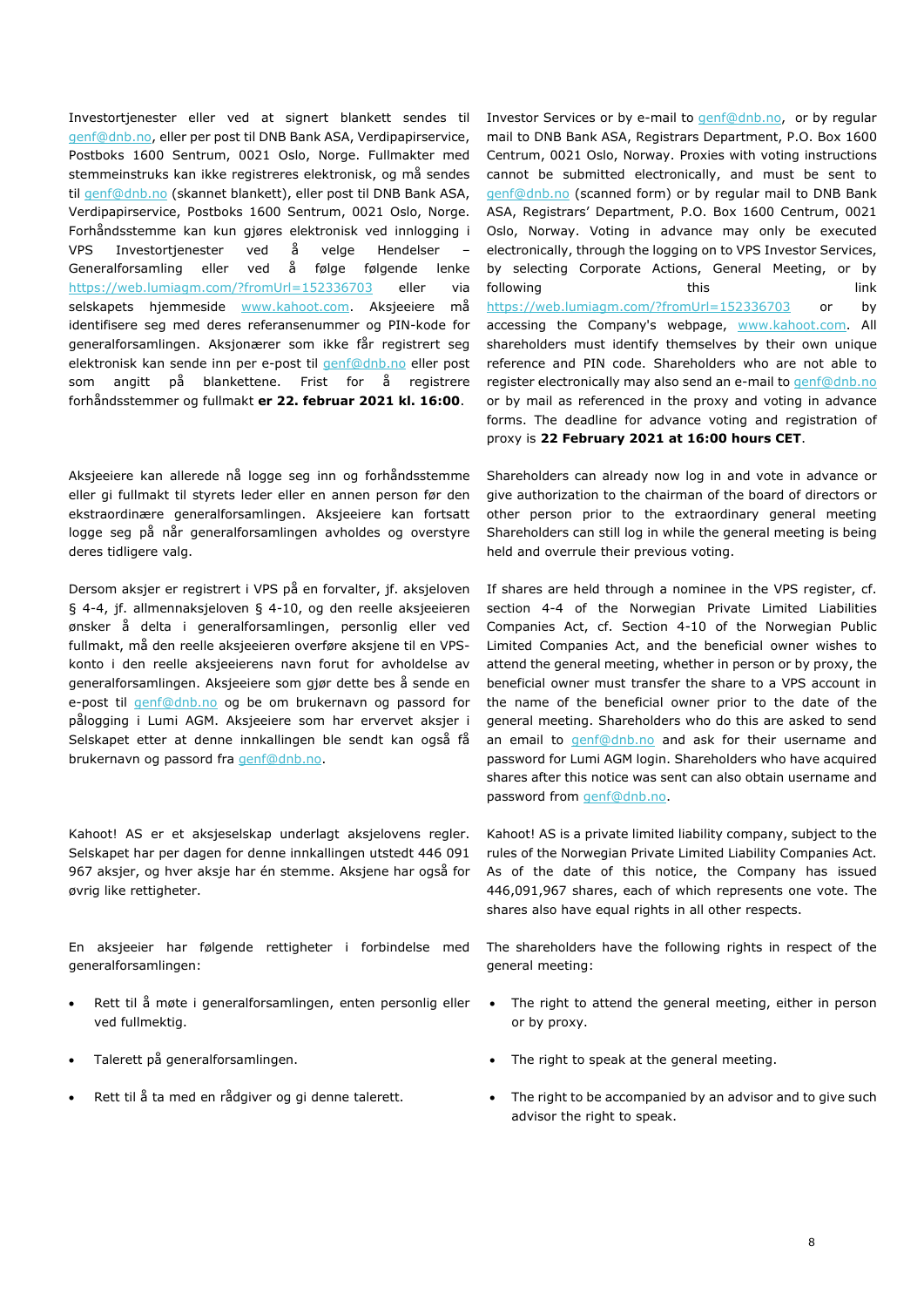- Rett til å fremsette forslag til beslutninger i saker på dagsordenen.
- Rett til å kreve at styremedlemmer og daglig leder på generalforsamlingen gir tilgjengelige opplysninger om forhold som kan innvirke på bedømmelsen av (i) godkjennelse av årsregnskapet og årsberetningen, (ii) saker som er forelagt generalforsamlingen til avgjørelse og (iii) Selskapets økonomiske stilling, herunder virksomheten i andre selskaper som Selskapet deltar i, og andre saker som generalforsamlingen skal behandle, med mindre de opplysninger som kreves ikke kan gis uten uforholdsmessig skade for Selskapet.
- The right to make proposals for resolutions with respect to matters on the agenda.
- The right to require that members of the board of directors and the CEO at the general meeting provide available information about matters which may affect the assessment of (i) the approval of the annual accounts and the board of directors' report, (ii) matters that are presented to the shareholders for decision and (iii) the Company's financial situation, including operations in other companies the Company participates in, and other matters to be discussed at the general meeting, unless the requested information cannot be disclosed without causing disproportionate damage to the Company.

\* \* \* \* \* \* For styret i Kahoot! AS / on behalf of the board of directors of Kahoot! AS

Oslo, 16. februar 2021 / Oslo, 16 February 2021

Harald Arnet Styrets leder / Chairman of the board of directors

#### **VEDLEGG / APPENDICES**

- 1 Revisors redegjørelse i samsvar med allmennaksjeloven § 2-6 / Auditor's statement in accordance with section 2-6 of the Norwegian Public Limited Liability Companies Act.
- 2 Retningslinjer for valgkomiteen / Instructions for the nomination committee.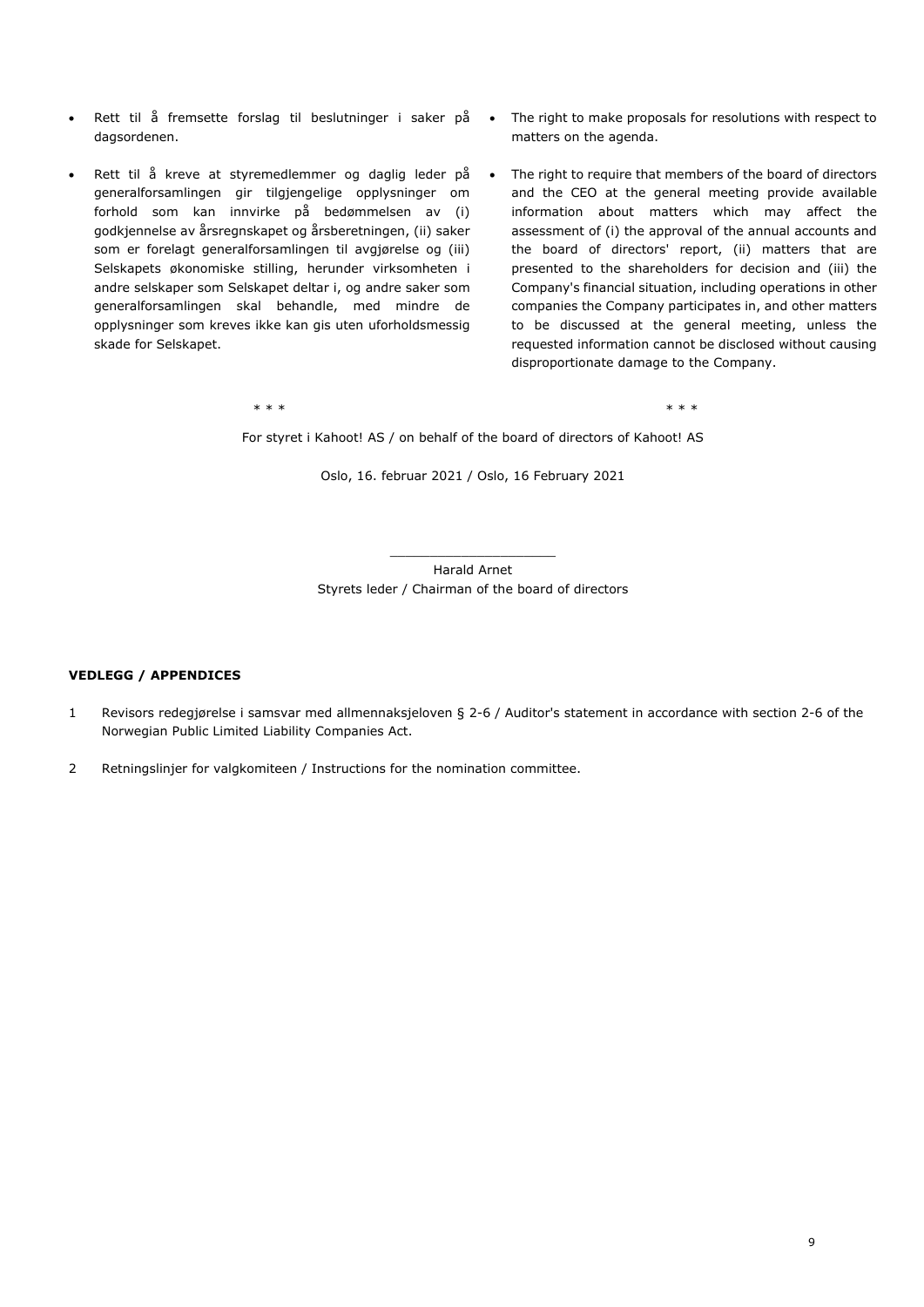#### **Presentation of new board member Lori Wright**

Lori Wright is an executive with broad leadership experience after two decades of working with SaaS and the technology industry, where she has had a variety of roles spanning from marketing to sales to operations to product management.

Ms. Wright currently serves as Vice President of Gaming at Microsoft, where she leads global partnerships for the Gaming/Xbox business, a segment that surpassed USD 5 billion in revenue in FY21 Q2, reporting 100 million monthly active users on Xbox Live. She first joined Microsoft in 2017 as a General Manager for Office 365 collaboration Apps product marketing. This included Microsoft Teams, which launched the same month she started and grew to 20 million daily active users over the course of her management period (2017 - 2019).

Prior to her career at Microsoft, Wright was the Chief Marketing Officer and a Senior Vice President of Business Alliances in BlueJeans Network, a cloud-based video communications services company. Before BlueJeans, Lori served as Chief Marketing Officer of TIBCO, a leading global infrastructure and analytics company sold to Vista Equity Partners. She has also served as Vice President at Symantec overseeing the USD 2 billion worldwide e-commerce sales of Norton software. Lori held executive positions within Symantec's Cloud and Enterprise divisions over her 11-year tenure, including a position as General Manager of Symantec's emerging technologies and healthcare business groups. Lori joined Symantec through the acquisition of VERITAS Software, where she led Global Marketing campaigns.

Ms. Wright also held previous roles at The Walt Disney Company, helping to build Disney's first enterprise BI platform, as well as PaySys International and Lockheed Martin. She holds a Bachelor of Science in Business Administration/Finance from the University of Central Florida and resides in Redmond, Washington.

#### **Presentation of new board member Joanne Bradford**

Joanne Bradford has more than 25 years of marketing and operations experience in technology, media and financial services. She has served as an executive at high-growth technology companies, including Yahoo, Pinterest and SoFi, and gained extensive experience in M&As, fundraising and the IPO process. Moreover, Ms. Bradford has served on the executive board in a number of organizations, including Wave, Comscore, anti-poverty charity CARE and currently the Unified Access Management provider OneLogin.

Today, Joanne is the President of Honey Science Corporation, an e-commerce technology platform acquired by Paypal in January 2020.

Before joining Honey, Ms. Bradford served as a Chief Operating Officer and Chief Marketing Officer in SoFi (Social Finance), an online personal finance company. Prior to that, Joanne joined Pinterest in 2013, where she served as Head of Partnerships and led global commercial and content partnerships, platform adoption and monetization efforts. Earlier in her career, she was Senior Vice President in Yahoo!, managing a USD 4 billion revenue business where she led all sales, marketing and operations across North America. Additionally, Joanne has held executive leadership positions at The San Francisco Chronicle, Microsoft and BusinessWeek. Throughout her career, she has had significant impact leading product marketing, business development and programming, as well as building global sales and marketing teams. She served as the Chief Revenue Officer at Microsoft, growing the business from USD 100 million to USD 2.5 billion in revenue.

Bradford's achievements include Forbes Top CMO list, Ad Age 100 Most Influential Women in Advertising and Recipient of the Bill Gates Chairman's Award at Microsoft. She is also a founding advisor to Lean In. Joanne has a Bachelor of Arts in journalism with an emphasis in advertising from San Diego State University and resides in San Francisco, California.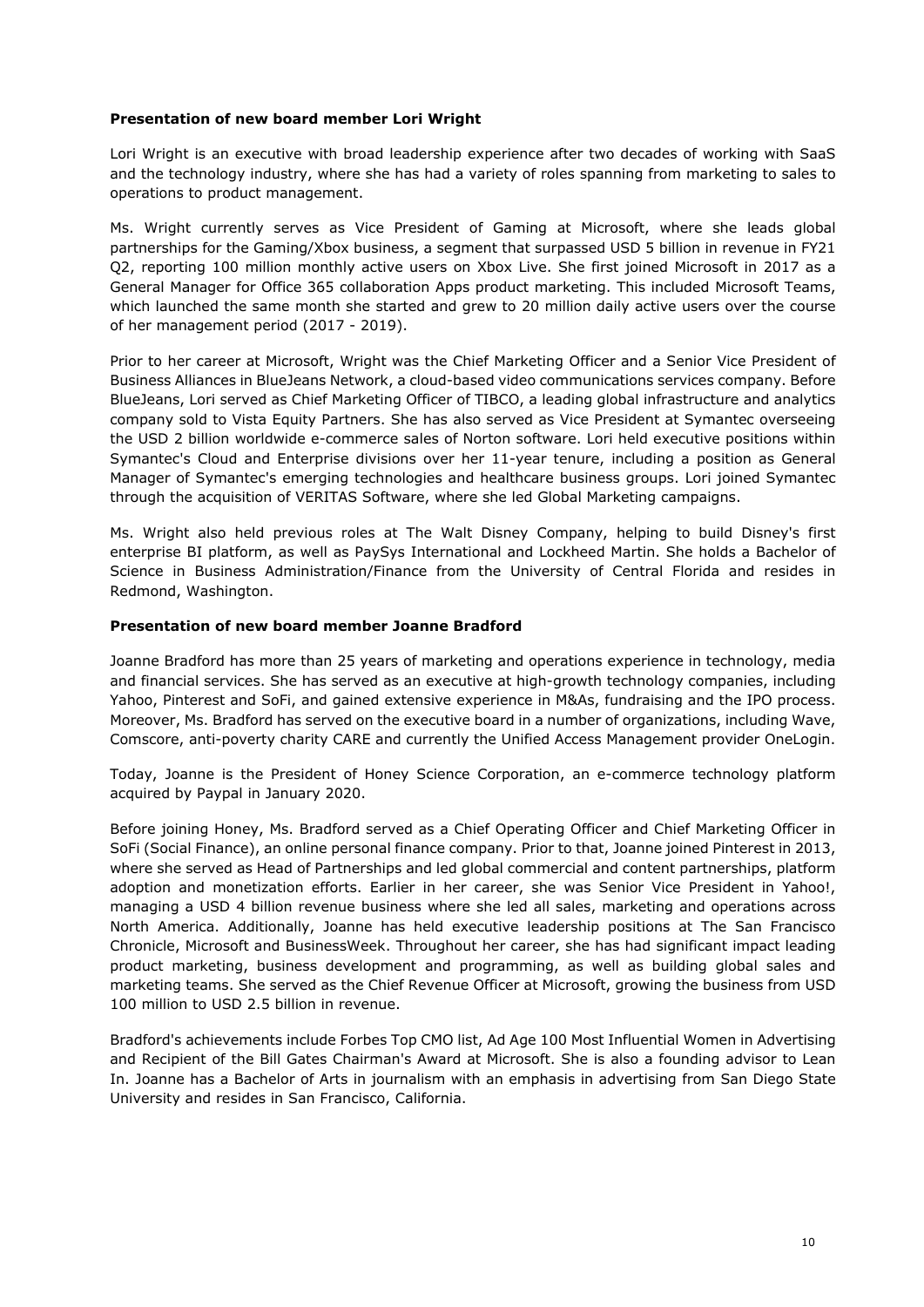

Til generalforsamlingen i Kahoot! AS

## **Redegjørelse ved omdanning til ASA**

På oppdrag fra styret avgir vi som uavhengig sakkyndig en redegjørelse i samsvar med aksjeloven § 15-1 annet ledd, jf. allmennaksjeloven § 2-6.

#### *Styrets ansvar for redegjørelsen*

Styret er ansvarlig for informasjonen redegjørelsen bygger på og de verdsettelser som ligger til grunn for omdanningen.

#### *Uavhengig sakkyndiges oppgaver og plikter*

Vår oppgave er å utarbeide en redegjørelse om de eiendeler og forpliktelser som foreligger ved omdanningen, kan oppføres i balansen til en samlet nettoverdi som gir dekning for pålydende av den aksjekapital selskapet skal ha som allmennaksjeselskap.

Den videre redegjørelsen består av to deler. Den første delen er en presentasjon av opplysninger i overensstemmelse med de krav som stilles i allmennaksjeloven § 2-6 første ledd nr. 1 til 4. Den andre delen er vår uttalelse.

#### **Del 1: Opplysninger om eiendeler og forpliktelser i forbindelse med omdanningen**

Eiendeler og forpliktelser ved omdanningen omfatter i hovedsak bankinnskudd og investering i datterselskap. Gjennom investering i datterselskap har selskapet eierandeler i en rekke selskaper i Europa og USA som lever løsninger innen digital læring til bedrifter og privatpersoner. Utover bankinnskudd og investering i aksjer har selskapet eiendeler som utsatt skattefordel, øvrige immaterielle eiendeler og lån til konsernselskap samt mindre poster relatert til kundefordringer, varige driftsmidler og forskuddsbetalinger. Selskapet har kortsiktige gjeldsposter som omfatter leverandørgjeld, utsatt inntekt, skyldige offentlige avgifter samt annen kortsiktig gjeld og gjeld til konsernselskap. Selskapets egenkapital utgjør over 87 % av totale eiendeler.

Omdanningen til allmennaksjeselskap skjer ved kontinuitet. Prinsippet innebærer at de eiendeler og forpliktelser som foreligger ved omdanningen videreføres i det omdannede selskapet verdsatt til regnskapsførte verdier.

#### **Del 2: Den uavhengig sakkyndiges uttalelse**

Vi har utført vår kontroll og avgir vår uttalelse i samsvar med attestasjonsstandarden SA 3802-1 "Revisors uttalelser og redegjørelser etter aksjelovgivningen". Standarden krever at vi planlegger og utfører kontroller for å oppnå betryggende sikkerhet for at de eiendeler og forpliktelser som foreligger ved omdanningen, kan oppføres i balansen til en samlet nettoverdi som gir dekning for pålydende av den aksjekapital på kr 44 609 196,70 selskapet skal ha som allmennaksjeselskap. Arbeidet omfatter kontroll av verdsettelsen av eiendeler og forpliktelser som foreligger ved omdanningen. Videre har vi vurdert de verdsettelsesmetoder som er benyttet, og de forutsetninger som ligger til grunn for verdsettelsen.

*PricewaterhouseCoopers AS, Dronning Eufemias gate 71, Postboks 748 Sentrum, NO-0106 Oslo T: 02316, org. no.: 987 009 713 MVA,* www.pwc.no *Statsautoriserte revisorer, medlemmer av Den norske Revisorforening og autorisert regnskapsførerselskap*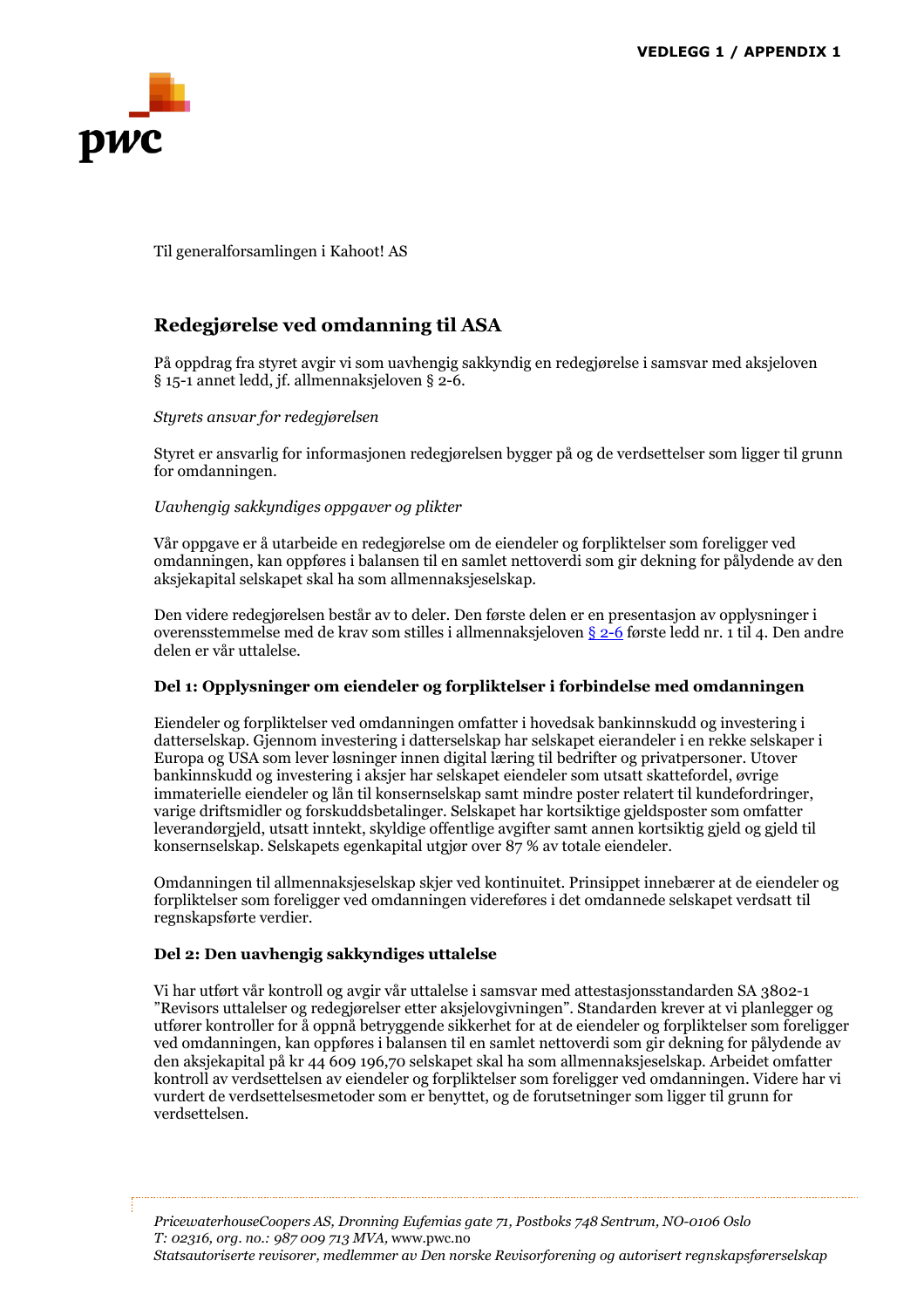

Vi mener at innhentede bevis er tilstrekkelig og hensiktsmessig som grunnlag for vår konklusjon.

#### *Konklusjon*

Etter vår mening eiendelene og forpliktelsene som foreligger ved omdanningen oppføres i balansen til en samlet nettoverdi som gir dekning for pålydende av den aksjekapital på kr 44 609 196,70 som selskapet skal ha som allmennaksjeselskap.

Oslo, 16. februar 2021 **PricewaterhouseCoopers AS**

Øystein Sandvik Statsautorisert revisor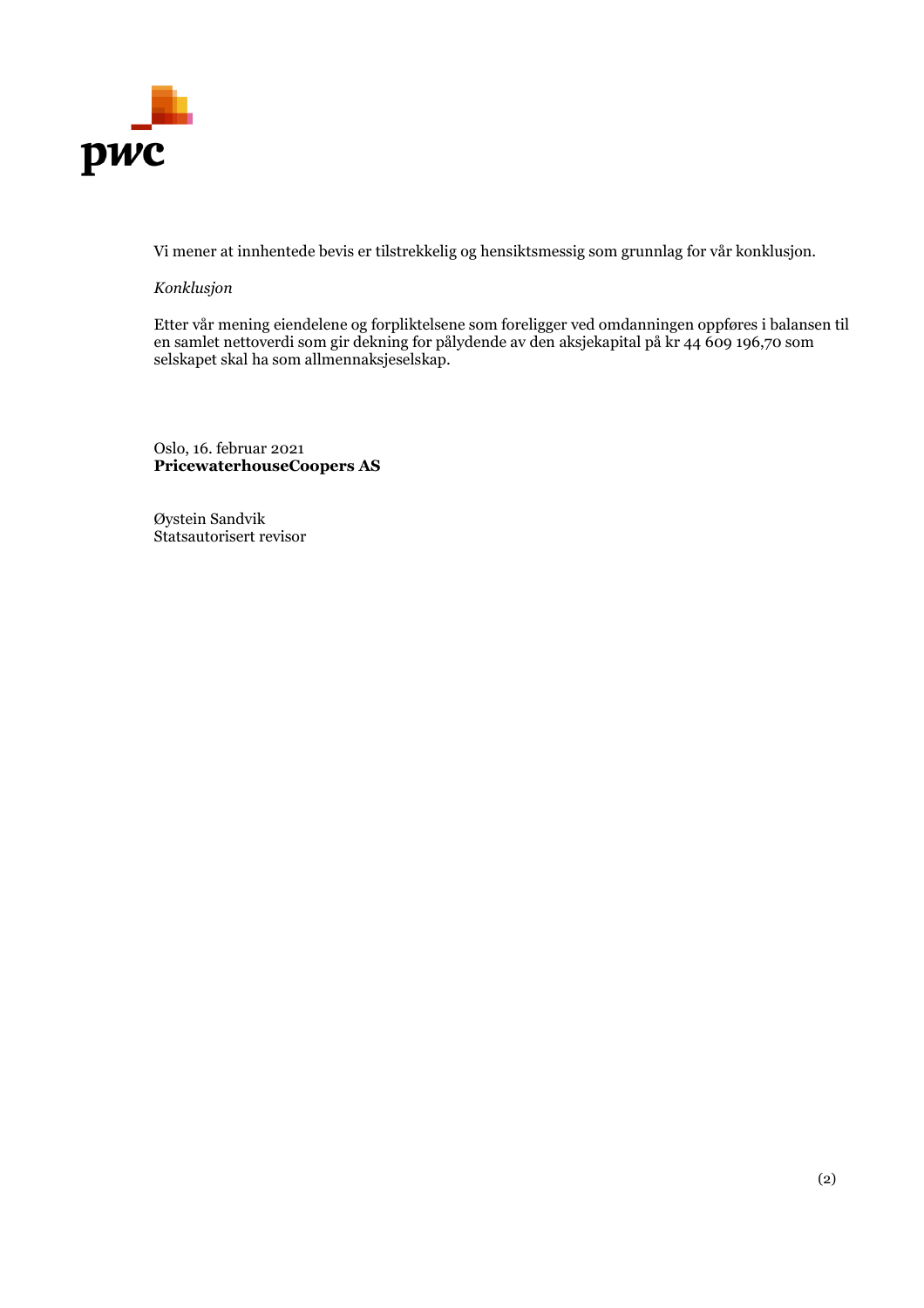

To the General Meeting of Kahoot! AS

## **Statement regarding conversion to public limited liability company (ASA)**

At the Board of Directors' request we, as independent experts, issue this statement in compliance with the Limited Liability Companies Act section 15-1 second subsection, with reference to the Public Limited Liability Companies Act section 2-6.

#### *The Board's responsibility*

The Board of Directors is responsible for the information the statement is based on and the valuations which form the basis for the conversion.

#### *The independent experts' responsibility*

Our responsibility is to prepare a statement about whether the assets and liabilities which exist at the conversion date, can be reflected in the balance sheet at a total net value which will cover the nominal value of the statutory share capital the company must have as a Public Limited Liability Company.

The statement consists of two parts. The first part is a presentation of information in compliance with the requirements in the Public Limited Liability Companies Acts section 2-6 first subsection No 1-4. The section part is our opinion.

#### **Part 1: Information about assets and liabilities in connection with the conversion**

Assets and liabilities in the conversion include primarily cash and investments in subsidiaries. Through their investments in these subsidiaries the company has ownership of several companies in Europe and the United States of America that provide digital learning solutions to businesses and to private individuals. In addition to cash and the investment in subsidiaries, the company's assets include deferred tax assets, intangible assets and loans to group companies as well as other assets of a lesser amount such as accounts receivable, non-current assets and prepaid expenses. The company has short-term liabilities which include accounts payable, deferred revenues, public duties payable as well as other current liabilities and liabilities to group companies. The company's equity amounts to 87% of total assets.

The conversion to a public limited liability company is made based on the principle of a continuity of accounting book values. This principle implies that the assets and liabilities recognized by the company at the time of conversion will continue to be recognized in the converted company at the same book value.

#### **Part 2: The independent expert's opinion**

We have performed our procedures and issue our opinion in accordance with the Norwegian auditing standard NSAE 3802 "The auditor's assurance reports and statements required by Norwegian

*PricewaterhouseCoopers AS, Dronning Eufemias gate 71, Postboks 748 Sentrum, NO-0106 Oslo T: 02316, org. no.: 987 009 713 MVA,* www.pwc.no *Statsautoriserte revisorer, medlemmer av Den norske Revisorforening og autorisert regnskapsførerselskap*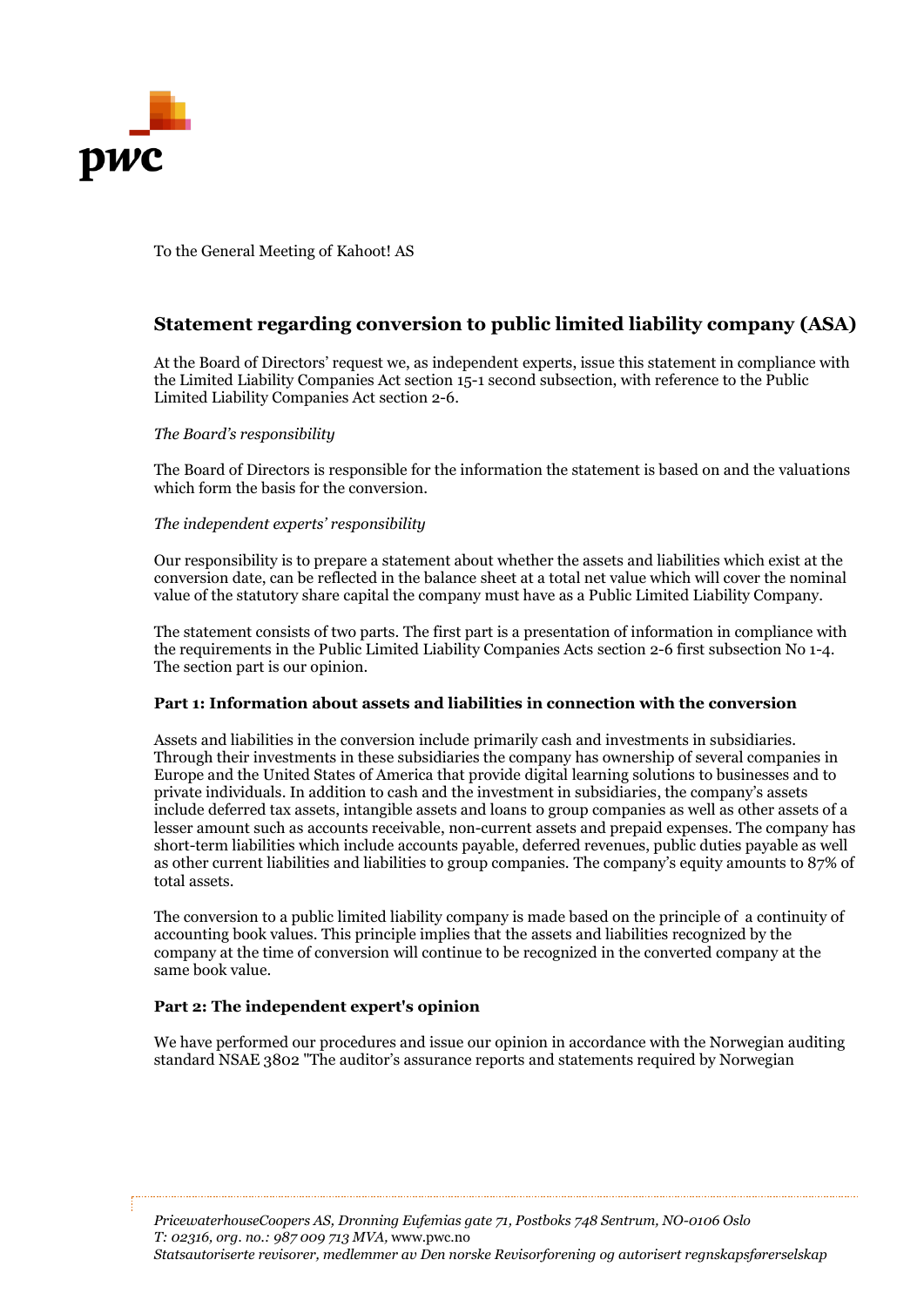

Company legislation<sup>1</sup>" issued by the Norwegian Institute of Public Accountants. The standard requires that we plan and perform procedures to obtain reasonable assurance about whether the assets and liabilities which exist at the conversion date can be reflected in the balance sheet at a total net value which will cover the nominal value of the statutory share capital the company must have as a Public Limited Liability Company of NOK 44 609 196,70. Our procedures include an examination of the valuation of the assets and liabilities which exist at the conversion date. We have also reviewed the valuation methods used and the assumptions that form the basis for the valuation.

We believe that the evidence we have obtained is sufficient and appropriate to provide a basis for our opinion.

#### *Opinion*

In our opinion the assets and liabilities which exist at the conversion date can be reflected in the balance sheet at a total net value which will cover the nominal value of the share capital which the company shall have as a Public Limited Liability Company of NOK 44 609 196,70.

Oslo, 16 February 2021 **PricewaterhouseCoopers AS**

Øystein B. Sandvik State Authorised Public Accountant (Norway)

Note: This translation from Norwegian has been prepared for information purposes only.

<sup>1</sup> Norwegian name of standard: SA 3802-1 Revisors uttalelser og redegjørelser etter aksjelovgivningen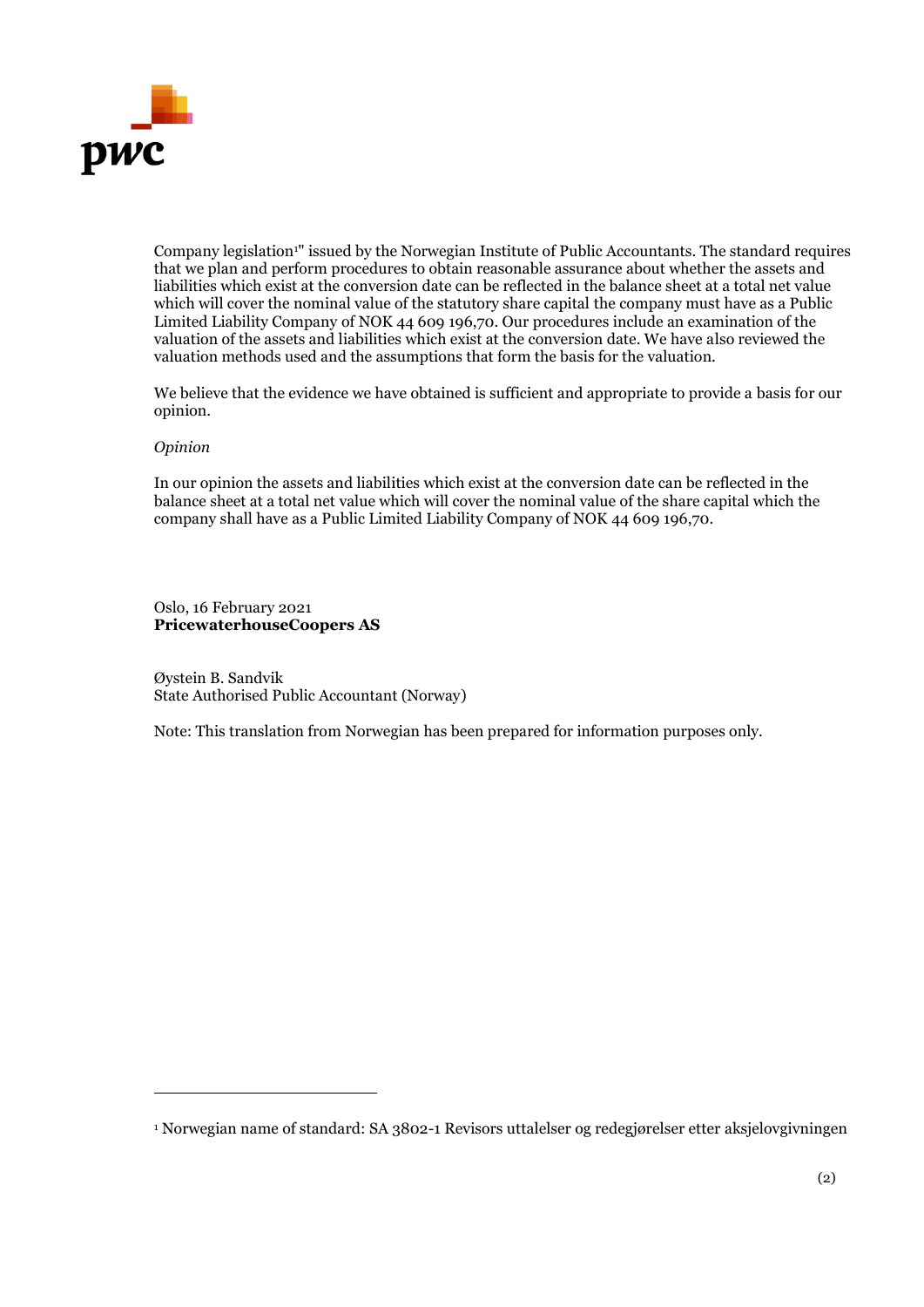#### **VEDLEGG 2 / APPENDIX 2**

#### **INSTRUCTIONS FOR THE NOMINATION COMMITTEE**

*Adopted by the general meeting on 23 February 2021, effective from the first day of listing of the Company's shares on Oslo Børs* 

#### **1 COMPOSITION**

Kahoot! ASA ("**Kahoot!**" or the "**Company**") has established a nomination committee, cf. clause 8 of the Company's articles of association. The nomination committee shall consist of between two and three members. The majority of the members shall be independent from the board of directors and the executive management. No more than one member of the nomination committee should be a member of the board of directors, and any such member should not offer himself for re-election to the board. Members are elected for two years at a time, unless otherwise has been resolved by the general meeting.

The Company's general meeting elects the members of the nomination committee and determines their remuneration. Costs incurred by the nomination committee shall be covered by the Company.

#### **2 RESPONSIBILITES**

The nomination committee shall recommend:

- candidates for the election of members, including the chair, to (a) the board of directors of the Company and (b) the nomination committee; and
- remuneration of the members of (a) the board of directors and (b) the nomination committee.

#### **3 RECOMMENDATIONS**

#### **3.1 Nominations of candidates for the board of directors**

The nomination of candidates for election of members, including the chair, to the board of directors should take the following into account:

- the board of directors should be composed in such a manner that the interests of the shareholders and the Company's need for competence and diversity are maintained;
- the composition of the board of directors must satisfy applicable legal requirements and principles of corporate governance;
- the candidates should be likely to be approved;
- the board of directors must function well as a collegiate body; and
- members should be independent of the executive management and any significant business associates.

Before nominating a candidate for election, the nomination committee must seek confirmation from the individual in question that he or she is willing to accept the appointment if elected (i.e. obtain a declaration of willingness from such person).

#### **3.2 Recommendations for remuneration of board members**

Recommendations for remuneration of the members of the board of directors and the nomination committee, respectively, should take into account such body's significance, and ensure that the proposal is suited to the character and time commitment of the tasks carried out.

#### **4 REASONING**

The recommendations should include explanations detailing how each of the candidates fulfil the shareholders' and the Company's needs. Such reasoning shall include information about the competence, capacity and independence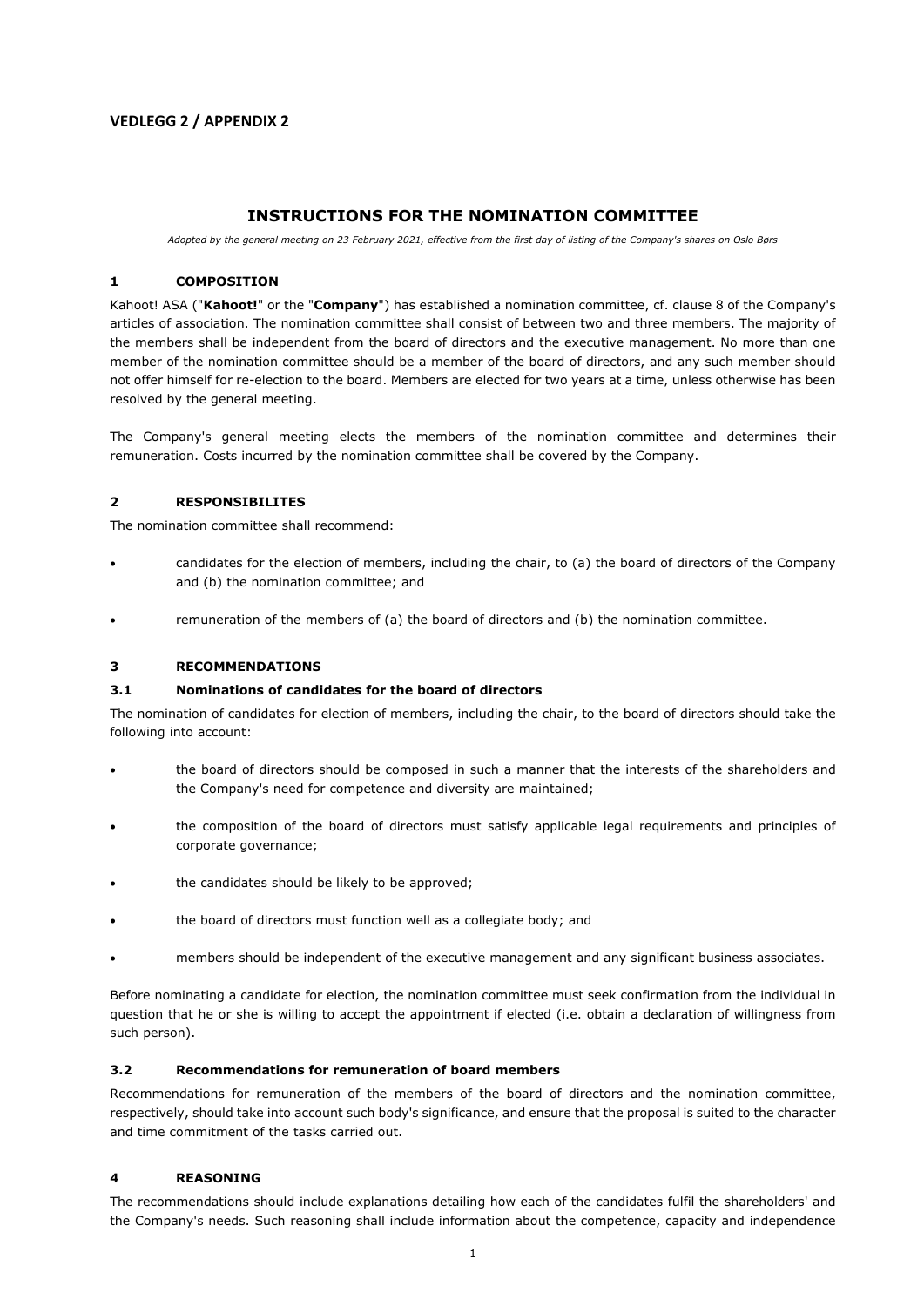of each candidate. The information about a candidate should include his or her age, education and professional experience. Any ownership interest in the Company must be disclosed, as shall any assignments on behalf of the Company and any significant position in or assignments for other companies or organisations.

The nomination committee shall consider the need for changes in the composition of the board of directors, and shall maintain contact with different shareholders, members of the board of directors and the executive management of the Company. The nomination committee must consider the board of directors' annual evaluation report closely. In the event of a suggestion of re-election of board members, the recommendation should also state how long the candidate has served as a member of the board of directors, and should detail his or her participation in board meetings.

The recommendations should also describe the working process of the nomination committee.

The nomination committee shall be responsible for proposing the remuneration to the members of the board of directors and the nomination committee. The nomination committee's proposals in this respect shall include an explanation of how the committee has arrived at its recommendations.

#### **5 WORKING METHODS**

The chairman of the nomination committee has the main responsibility for the committee's work, and shall ensure that the committee has adequate access to necessary competence. In relation to this, the committee may use company resources or seek advice and recommendations from external sources.

The nomination committee will hold meetings to reach its decisions. The nomination committee's meetings are held after they are called for by the chairman, who is obliged to call for a meeting if one of the members of the committee so requests. The nomination committee's meetings may be held in person, by phone or by video.

The nomination committee constitutes a quorum when at least half of its members are present at the meeting and all members have been given the opportunity to participate. Each member has one vote and decisions made by the nomination committee require simple majority of the votes represented at the meeting. In the event of an equal number of votes, the chairman of the nomination committee has the casting vote. The nomination committee shall produce written minutes of its meetings and shall deliver its minutes to the Company for safekeeping.

The nomination committee must look actively to the shareholders and anchor the recommendation with the Company's largest shareholders. It must ensure that information of any deadlines for proposing candidates or making suggestions to the nomination committee regarding elections of members of the board of directors and the nomination committee is made available on the Company's website.

The board of directors will pass on its evaluation of its own activities and competence to the nomination committee. The chairman of the board and the Chief Executive Officer must be summoned to at least one nomination committee meeting before the committee gives its final recommendation. The committee must collect relevant information from the Company's administration or other individuals, including from shareholders and the board of directors.

#### **6 PROCESSING OF THE RECOMMENDATION TO THE GENERAL MEETING**

The nomination committee's recommendations shall be completed in time to be made accessible to the shareholders, together with the notice to the general meeting at the very latest. The recommendation should be submitted in writing to the chairman of the board of directors.

The chairman of the nomination committee presents the recommendation to the general meeting.

#### **7 DUTY OF CONFIDENTIALITY**

Given its duties, the nomination committee shall, to the greatest extent possible, ensure that information on the candidates considered for nomination is kept confidential.

The nomination committee shall keep all information it receives or collects on possible candidates confidential, and shall ensure that all such information is stored in a satisfactory manner.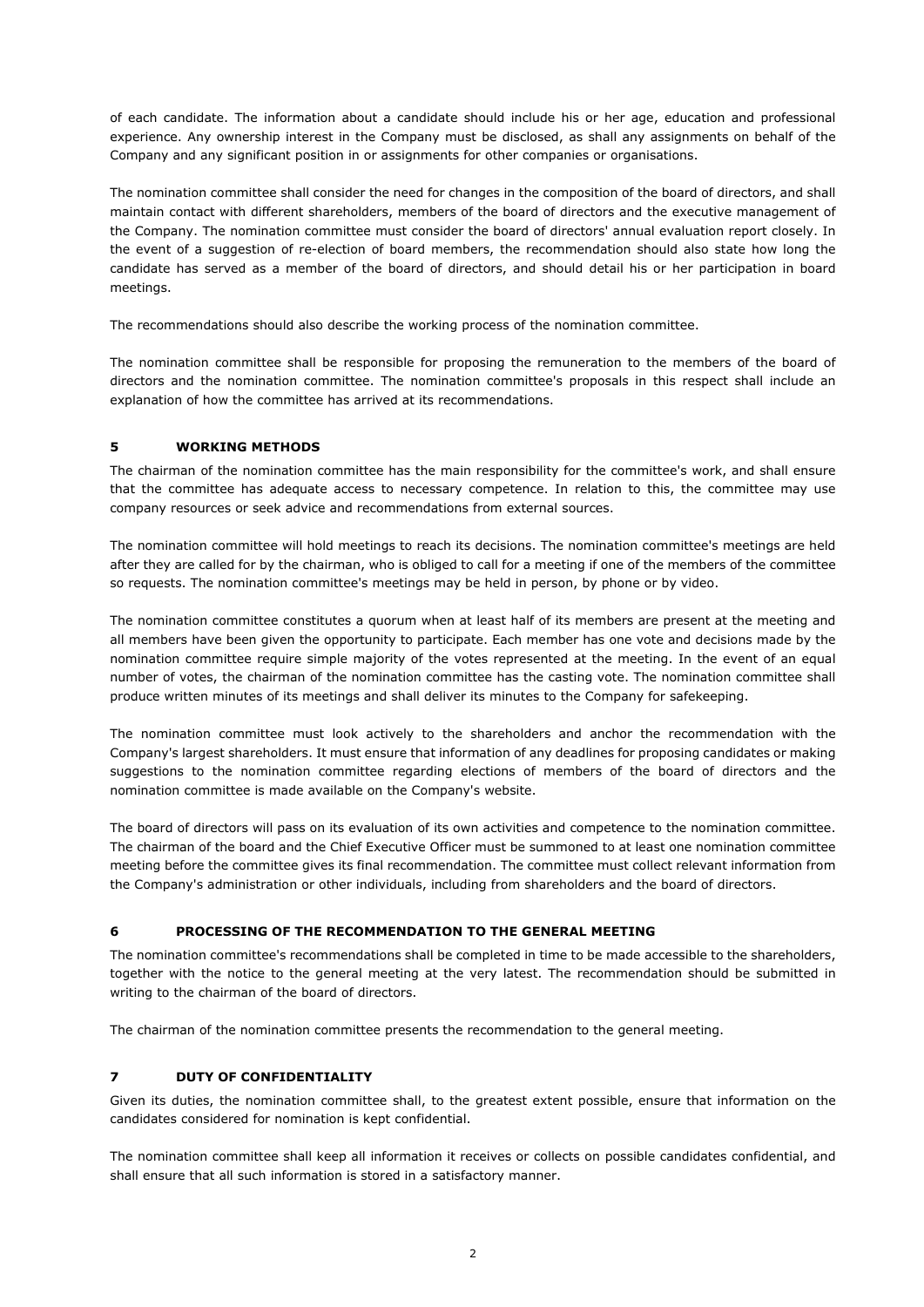

**Ref.nr.: Pinkode:** 

#### **Innkalling til ekstraordinær generalforsamling**

Ekstraordinær generalforsamling i Kahoot! AS avholdes 23. februar 2021 kl. 16:30 virtuelt.

Aksjonæren er registrert med følgende antall aksjer ved innkalling: \_\_\_\_\_\_\_\_\_\_**,** og stemmer for det antall aksjer som er eid per Record date: 22. februar 2021.

#### *VIKTIG MELDING:*

*I samsvar med norsk midlertidig lovgivning som unntar selskaper fra fysiske møtekrav for å redusere Covid-19-risikoen, vil den ekstraordinære generalforsamlingen avholdes som et digitalt møte uten fysisk oppmøte for aksjonærene.* 

*Vennligst logg inn på https://web.lumiagm.com/?fromUrl=152336703*

*Du må identifisere deg ved hjelp av referansenummeret og Pinkoden fra VPS som du finner i investortjenester (hendelser – generalforsamling – ISIN) eller tilsendt per post (for ikke elektroniske aktører) Aksjonærer kan også få referansenummer og Pinkode ved å kontakte DNB Bank Verdipapirservice på telefon +47 23 26 80 20 eller per e-post genf@dnb.no*

*På Selskapets nettside https://www.kahoot.com finner du en online guide som beskriver mer i detalj hvordan du som aksjonær kan delta på den digitale, ekstraordinære generalforsamlingen.* 

**Frist for registrering av forhåndsstemmer, fullmakter og instrukser: 22. februar 2021 kl. 16:00.** 

#### **Forhåndsstemmer**

Forhåndsstemme må gjøres elektronisk, via selskapets hjemmeside www.kahoot.com (ved bruk av referansenummer og Pinkode), eller Investortjenester (hvor du er identifisert og ikke trenger referansenummer og Pinkode). Velg *Hendelser* – *Generalforsamling, klikk på ISIN*.

#### **Påmelding**

Aksjonærer har kun anledning til å delta online på grunn av Covid-19 situasjonen. Det vises til egen guide om hvordan aksjonærer kan delta elektronisk. Det er ikke nødvendig med påmelding for å delta online, men aksjonærer må være pålogget før møtet starter. **Er du ikke logget inn innen generalforsamlingen starter vil du ikke kunne delta**. Innlogging starter en time før.

Vennligst merk at aksjonærer som hverken ønsker å delta online eller avgi forhåndsstemmer har anledning til å gi fullmakt til en annen person. Informasjon om hvordan dette kan gjøres følger her:

**Fullmakt uten stemmeinstruks** for ekstraordinær generalforsamling i Kahoot! AS

 **Ref.nr.: Pinkode:** 

**Fullmakt gis elektronisk via selskapets hjemmeside www.kahoot.com eller via Investortjenester.** For fullmakt via selskapets hjemmeside må overnevnte pinkode og referansenummer benyttes. I Investortjenester velg *Hendelser* og *Generalforsamling*.

Alternativt kan signert blankett sendes til genf@dnb.no, eller per post til DNB Bank ASA, Verdipapirservice, Postboks 1600 Sentrum, 0021 Oslo. Fullmakt må være mottatt senest **22. februar 2021 kl. 16:00.** Dersom aksjeeier som vil gi fullmakt er et selskap, skal firmaattest vedlegges fullmakten ved innsending. Om det ikke oppgis navn på fullmektigen, vil fullmakten anses gitt styrets leder, eller den han eller hun bemyndiger.

**Undertegnede: \_\_\_\_\_\_\_\_\_\_\_\_\_\_\_\_\_\_\_\_\_\_\_\_\_\_\_\_\_\_\_\_\_** 

gir herved (sett kryss)

Styrets leder (eller den han eller hun bemyndiger), eller

\_\_\_\_\_\_\_\_\_\_\_\_\_\_\_\_\_\_\_\_\_\_\_\_\_\_\_\_\_\_\_\_\_

(fullmektigens navn med blokkbokstaver)

fullmakt til å delta og avgi stemme på ekstraordinær generalforsamling 23. februar 2021 i Kahoot! AS for mine/våre aksjer.

Sted Dato Dato Aksjeeiers underskrift  **(Undertegnes kun ved fullmakt)**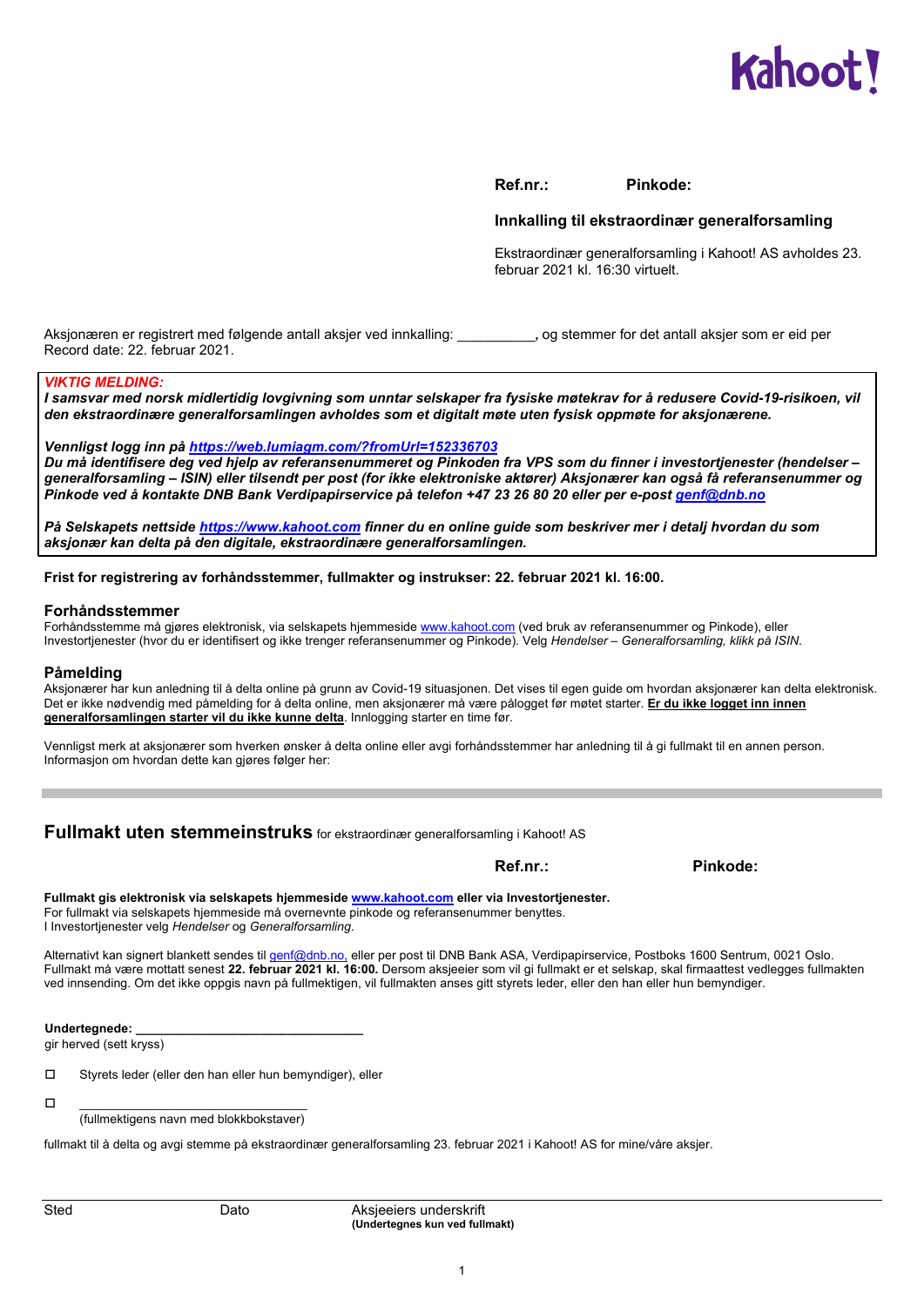# **Kahoot**

#### **Fullmakt med stemmeinstruks** for ekstraordinær generalforsamling i Kahoot! AS.

*Dersom du ikke selv kan delta på generalforsamlingen, kan du benytte dette fullmaktsskjemaet for å gi stemmeinstruks til styrets leder eller den han eller hun bemyndiger.* (Det er også mulig å avgi forhåndsstemmer elektronisk, se eget punkt ovenfor.) *Instruks til andre enn styrets leder, avtales direkte med fullmektig.* 

Fullmakter med stemmeinstruks kan ikke registreres elektronisk, og må sendes til genf@dnb.no (skannet blankett), eller post til DNB Bank ASA, Verdipapirservice, Postboks 1600 Sentrum, 0021 Oslo. Blanketten må være mottatt senest **22. februar 2021 kl. 16:00**. Dersom aksjeeier som vil gi fullmakt er et selskap, skal firmaattest vedlegges fullmakten ved innsending.

#### **Blanketten må være datert og signert.**

#### **Undertegnede: \_\_\_\_\_\_\_\_\_\_\_\_\_\_\_\_\_\_\_\_\_\_\_\_\_\_\_\_\_\_\_\_\_ Ref.nr.:**

gir herved styrets leder (eller den han eller hun bemyndiger) fullmakt til å delta og avgi stemme på ekstraordinær generalforsamling 23. februar 2021 i Kahoot! AS for mine/våre aksjer.

Stemmegivningen skal skje i henhold til instruksjon nedenfor. Dersom det ikke krysses av i rubrikken, vil dette anses som en instruks om å stemme i tråd med styrets anbefalinger. Dersom det blir fremmet forslag i tillegg til, eller som erstatning for forslaget i innkallingen, avgjør fullmektigen stemmegivningen. Dersom det er tvil om forståelsen av instruksen, vil fullmektigen kunne avstå fra å stemme.

|     | Agenda ekstraordinær generalforsamling 23. februar 2021             | <b>For</b> | <b>Mot</b> | Avstå |
|-----|---------------------------------------------------------------------|------------|------------|-------|
|     | Valg av møteleder                                                   | □          | □          | □     |
|     | Valg av én person til å medundertegne protokollen                   | □          | □          | п     |
| 3   | Godkjennelse av innkalling og dagsorden                             | □          | □          | П     |
| 4.1 | Omdannelse av Selskapet til allmennaksjeselskap                     | П          | □          | п     |
| 4.2 | Valg av medlemmer til Selskapets styre                              | □          | □          | П     |
| 4.3 | Fastsettelse av godtgjørelse til de nye styremedlemmene             | П          | □          | п     |
| 4.4 | Godkjennelse av utstedelse av RSUer til de nye medlemmene av styret | П          | $\Box$     | □     |
| 4.5 | Etablering av valgkomité og valg av medlemmer                       | П          | □          | □     |
| 4.6 | Vedtektsendringer                                                   | □          | □          | □     |

**Sted Dato** Dato Aksjeeiers underskrift **(undertegnes kun ved fullmakt med stemmeinstruks)**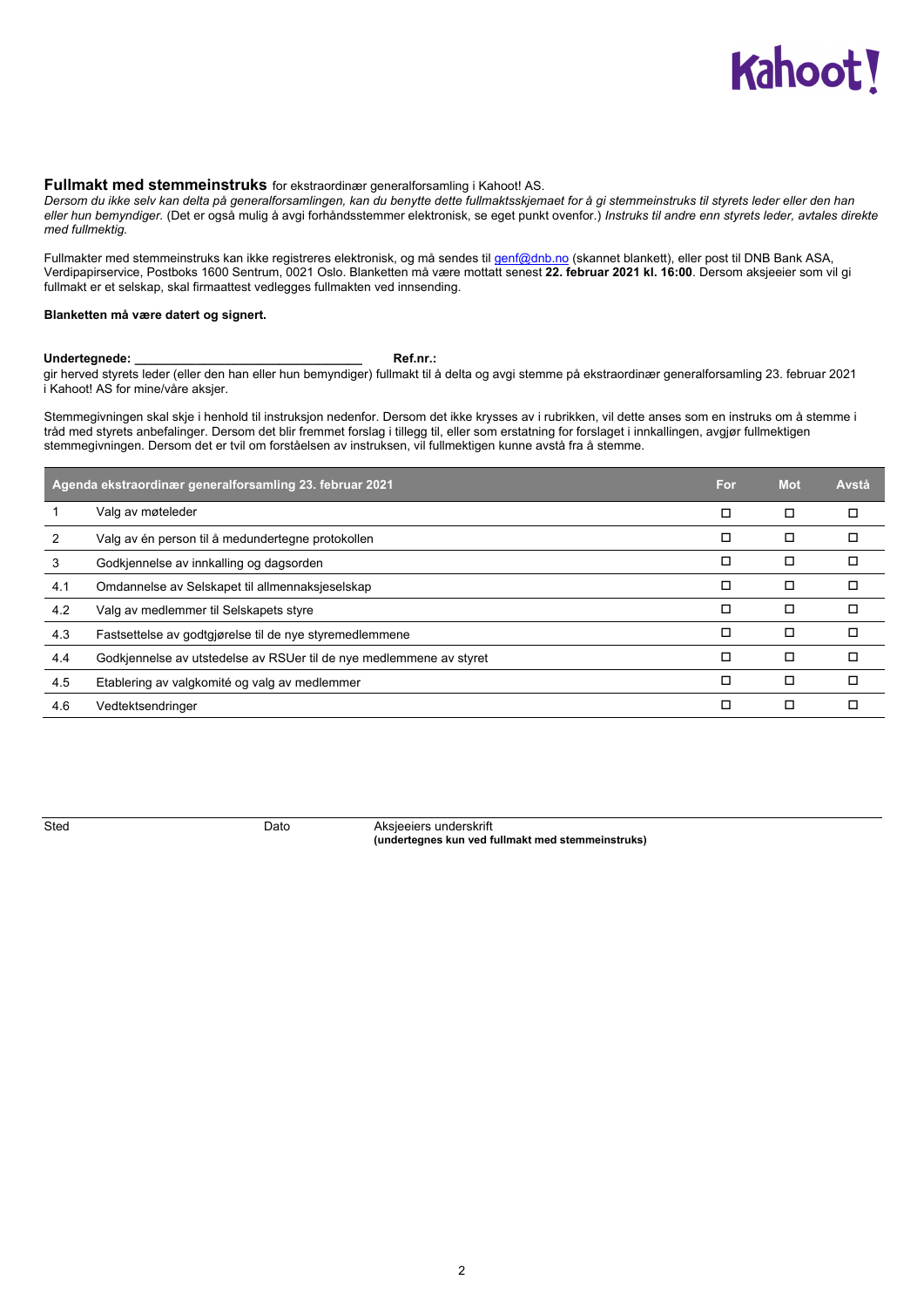

#### **Ref no: PIN code:**

#### **Notice of Extraordinary General Meeting**

Extraordinary General Meeting in Kahoot! AS will be held on 23 February 2021 at 16:30 (CET) virtual.

The shareholder is registered with the following amount of shares at summons: \_\_\_\_\_\_\_\_\_\_\_\_\_ and vote for the number of shares owned per Record Date: 22 February 2021.

#### *IMPORTANT MESSAGE:*

*In accordance with Norwegian temporary legislation exempting companies from physical meeting requirements to reduce Covid-19 risk, the Extraordinary General Meeting will be held as a digital meeting only, with no physical attendance for shareholders.* 

#### *Please log in at https://web.lumiagm.com/?fromUrl=152336703*

*You must identify yourself using the reference number and PIN code from VPS that you will find in investor services (Corporate Actions – General Meeting – click ISIN) or sent you by post (for non-electronic actors). Shareholders can also get their reference number and PIN code by contacting DNB Bank Verdipapirservice by phone +47 23 26 80 20 or by e-mail genf@dnb.no.* 

*On the company's web page https://www.kahoot.com you will find an online guide describing more in detail how you as a shareholder can participate in the virtual meeting.* 

**Deadline for registration of advance votes, proxies and instructions: 22 February 2021 at 16:30 (CET).** 

#### **Advance votes**

Advance votes may only be executed electronically, through the Company's website www.kahoot.com (use the reference number and PIN code) or through VPS Investor Services (where you are identified and do not need the reference number and PIN code). Chose *Corporate Actions - General Meeting, click on ISIN.*

#### **Notice of attendance**

Shareholders are only allowed to participate online due to the Covid-19 situation. See separate guide on how shareholders can participate virtual. Registration is not required to participate online, but shareholders must be logged in before the meeting starts**. If you are not logged in before the general meeting starts, you will not be able to attend**. Log in starts an hour before.

Please note that shareholders who do not wish to participate online or vote in advance have the opportunity to authorize another person. Information on how this can be done follows:

**Proxy without voting instructions** for Extraordinary General Meeting of Kahoot! AS

**PIN code:** PIN code: PIN code: PIN code: PIN code:

**Proxy should be registered through the Company's website www.kahoot.com or through VPS Investor Services.**  For granting proxy through the Company's website, the above mentioned reference number and PIN code must be stated. In VPS Investor Services chose *Corporate Actions and General Meeting and click ISIN.*

If you are not able to register this electronically, you may send by E-mail to genf@dnb.no, or by regular Mail to DNB Bank ASA, Registrars Department, P.O. Box 1600 Centrum, 0021 Oslo, Norway. The proxy must be received no later than **22 February 2021 at 16:30 (CET).** If a shareholder who wishes to give proxy is a company, the company certificate must be attached. If you do not state the name of the proxy holder, the proxy will be given to the Chair of the Board of Directors or an individual authorised by him or her.

The undersigned:

hereby grants (tick one of the two)

 $\Box$  the Chair of the Board of Directors (or a person authorised by him or her), or

 $\Box$ 

(Name of proxy holder in capital letters)

proxy to attend and vote for my/our shares at the Extraordinary General Meeting of Kahoot! AS on 23 February 2021.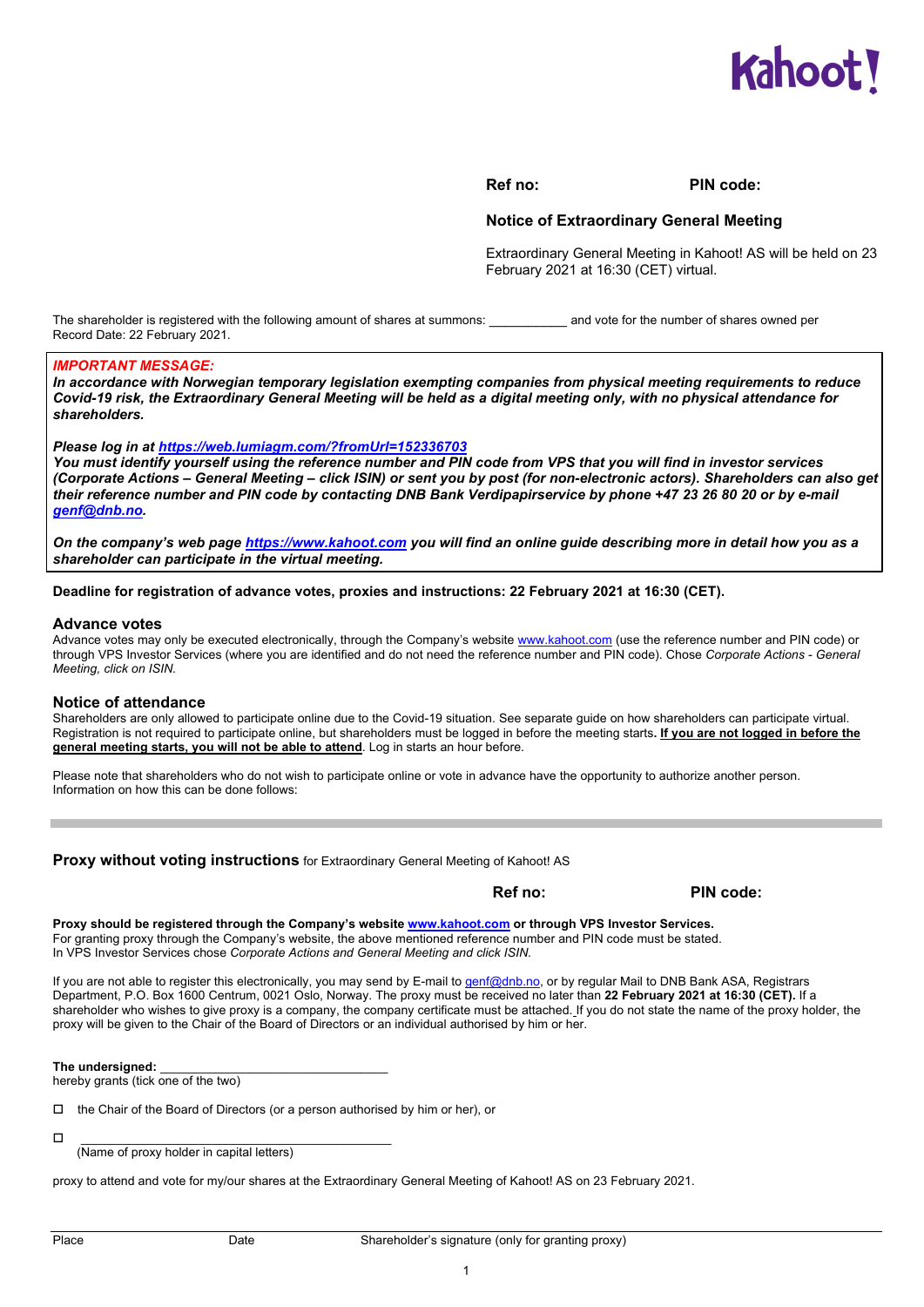# **Kahoot**

#### **Proxy with voting instructions** *for Extraordinary General Meeting in Kahoot! AS*

*If you are unable to attend the meeting, you may use this proxy form to give voting instructions to Chair of the Board of Directors or the person authorised by him or her.* (Alternatively, you may vote electronically in advance, see separate section above.) *Instruction to other than Chair of the Board should be agreed directly with the proxy holder.*

Proxies with voting instructions cannot be submitted electronically, and must be sent to **genf@dnb.no** (scanned form) or by regular Mail to DNB Bank ASA, Registrars' Department, P.O. Box 1600 Centrum, 0021 Oslo, Norway. The form must be received by DNB Bank ASA, Registrars' Department no later than **22 February 2021 at 16:30 (CET).** If a shareholder who wishes to give proxy is a company, the company certificate must be attached.

#### **Proxies with voting instructions must be dated and signed in order to be valid.**

**The undersigned: \_\_\_\_\_\_\_\_\_\_\_\_\_\_\_\_\_\_\_\_\_\_\_\_\_\_\_\_\_\_\_\_\_ Ref no:** 

hereby grants the Chair of the Board of Directors (or the person authorised by him or her) proxy to attend and vote for my/our shares at the Extraordinary General Meeting of Kahoot! AS on 23 February 2021.

The votes shall be exercised in accordance to the instructions below. If the sections for voting are left blank, this will be counted as an instruction to vote in accordance with the Board's recommendations. However, if any motions are made from the attendees in addition to or in replacement of the proposals in the Notice, the proxy holder may vote at his or her discretion. If there is any doubt as to how the instructions should be understood, the proxy holder may abstain from voting.

| Agenda for the Extraordinary General Meeting 23 February 2021 |                                                                                         | For | <b>Against</b> | <b>Abstention</b> |
|---------------------------------------------------------------|-----------------------------------------------------------------------------------------|-----|----------------|-------------------|
|                                                               | Election of the chairperson for the meeting                                             | □   |                |                   |
|                                                               | Election of one person to co-sign the minutes                                           | □   |                |                   |
| 3                                                             | Approval of the notice and the agenda                                                   | ◻   |                |                   |
| 4.1                                                           | Conversion of the Company into a Norwegian public limited liability company             | □   |                |                   |
| 4.2                                                           | Election of members of the Company's board of directors                                 | □   |                |                   |
| 4.3                                                           | Determination of remuneration to the new members of the Company's board of directors    | П   |                |                   |
| 4.4                                                           | Approval of the issuance of RSUs to the new members of the Company's board of directors | □   |                |                   |
| 4.5                                                           | Establishment of a nomination committee and election of members                         | п   |                |                   |
| 4.6                                                           | Amendments to the articles of association                                               | □   |                |                   |
|                                                               |                                                                                         |     |                |                   |

Place **Date** Date Shareholder's signature (only for granting proxy with voting instructions)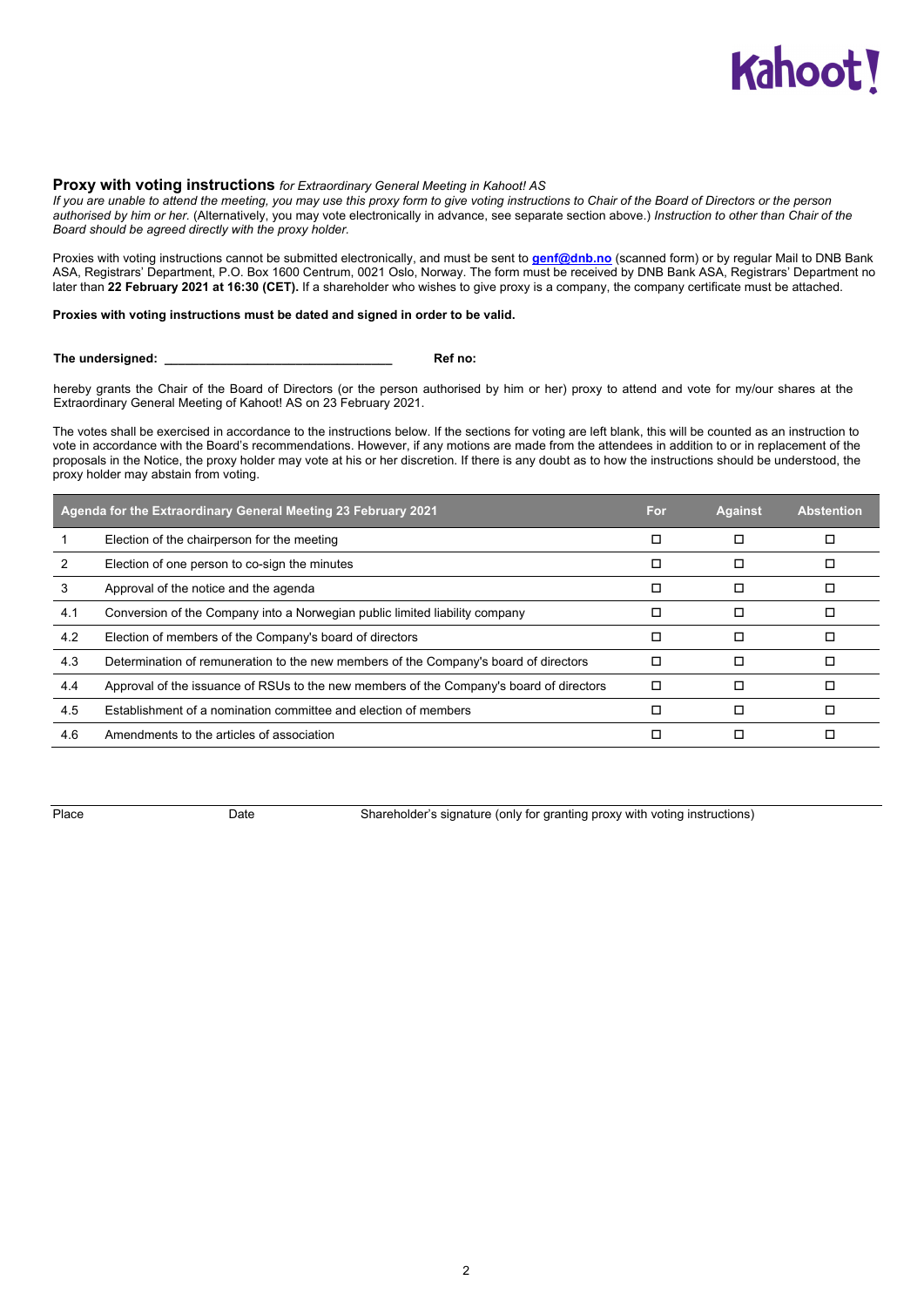## **GUIDE FOR ONLINE DELTAKELSE KAHOOT! AS 23. FEBRUAR 2021**

**Kahoot! AS vil gjennomføre ekstraordinær generalforsamling den 23. februar 2021 kl. 16.30 som et digitalt møte, hvor du får muligheten til å delta online med din pc, telefon eller nettbrett. Nedenfor følger en beskrivelse av hvordan du deltar online. Vi gjør samtidig oppmerksom på at du istedenfor å delta online har mulighet til å forhåndsstemme eller gi fullmakt før møtet. Se innkalling for nærmere detaljer for forhåndsstemming og hvordan avgi fullmakt. Om du forhåndsstemmer eller gir fullmakt med instruks kan du allikevel velge å logge deg inn på generalforsamlingen og overstyre din stemme på de enkelte sakene. Om du har gitt en åpen fullmakt, men allikevel logger deg på det virtuelle møtet, så tar du tilbake dine stemmerettigheter og må stemme online.** 

Den tekniske løsningen blir administrert av DNB Bank Verdipapirservice som har lisensiert programvare fra selskapet Lumi Ltd., for å kunne gi alle aksjonærer mulighet til å kunne delta online.

Ved å delta online vil aksjonærer få direktesendt webcast fra generalforsamlingen, mulighet til å stille skriftlige spørsmål til sakene på agendaen samt avgi stemme på hver enkelt av sakene. Sikker identifisering av aksjonærene blir gjort ved å bruke det unike referansenummeret og PIN-koden som tildeles hver aksjonær og fullmektig i Verdipapirsentralen **(VPS)** for generalforsamlingen.

Ingen påmelding er nødvendig for aksjonærer som vil delta online, men man **må være logget inn før generalforsamlingen starter** for å kunne delta. De følgende sidene vil gi deg en liten guide om hvordan du får tilgang, kan delta og avgi stemmer online på generalforsamlingen.

**Aksjonærer som ikke finner sitt Referansenummer og PIN-kode for pålogging eller har andre tekniske spørsmål er velkomne til å ringe DNB Bank Verdipapirservice på telefon +47 23 26 80 20 (mellom 08:00-15:30), eller sende en epost til genf@dnb.no**

### **HVORDAN FÅ TILGANG TIL GENERALFORSAMLINGEN ONLINE**

#### **TRINN 1**

For å kunne delta online må du gå inn på Lumi-løsningen ved å gjøre et av følgende:

- a) **Bruk Lumi AGM app**: Last ned Lumi AGM app fra Apple App Store eller Google Play Store ved å søke etter Lumi AGM, eller
- b) **Besøk https://web.lumiagm.com:** Gå til Lumi AGM websiden **https://web.lumiagm.com** enten på din smarttelefon, nettbrett eller pc. Du bør ha siste versjon av Chrome, Safari, Internet Explorer 11, Edge eller Firefox. Vennligst sjekk at din nettleser er kompatibel.

#### **TRINN 2**

Når du enten har lastet ned **Lumi AGM app**  eller åpnet **https://web.lumiagm.com** i din nettleser, må du taste inn nedenstående **Meeting ID** og klikke **Join**:

# --------------------------------- Meeting ID: 152-336-703

---------------------------------

#### Eventuelt bruk denne linken

https://web.lumiagm.com/?fromUrl=152336703

så kommer du rett til trinn 3

#### **TRINN 3**

Du må deretter taste inn din identifisering:

a) **Ref. nummer fra VPS for generalforsamlingen**

b) **PIN-kode fra VPS for generalforsamling**

**Du vil ha muligheten til å logge inn en time før generalforsamlingen starter.** 

Når du er logget inn kommer du til informasjonssiden til generalforsamlingen. Her finner du informasjon fra selskapet, mulighet for å stille spørsmål og følge generalforsamlingen.

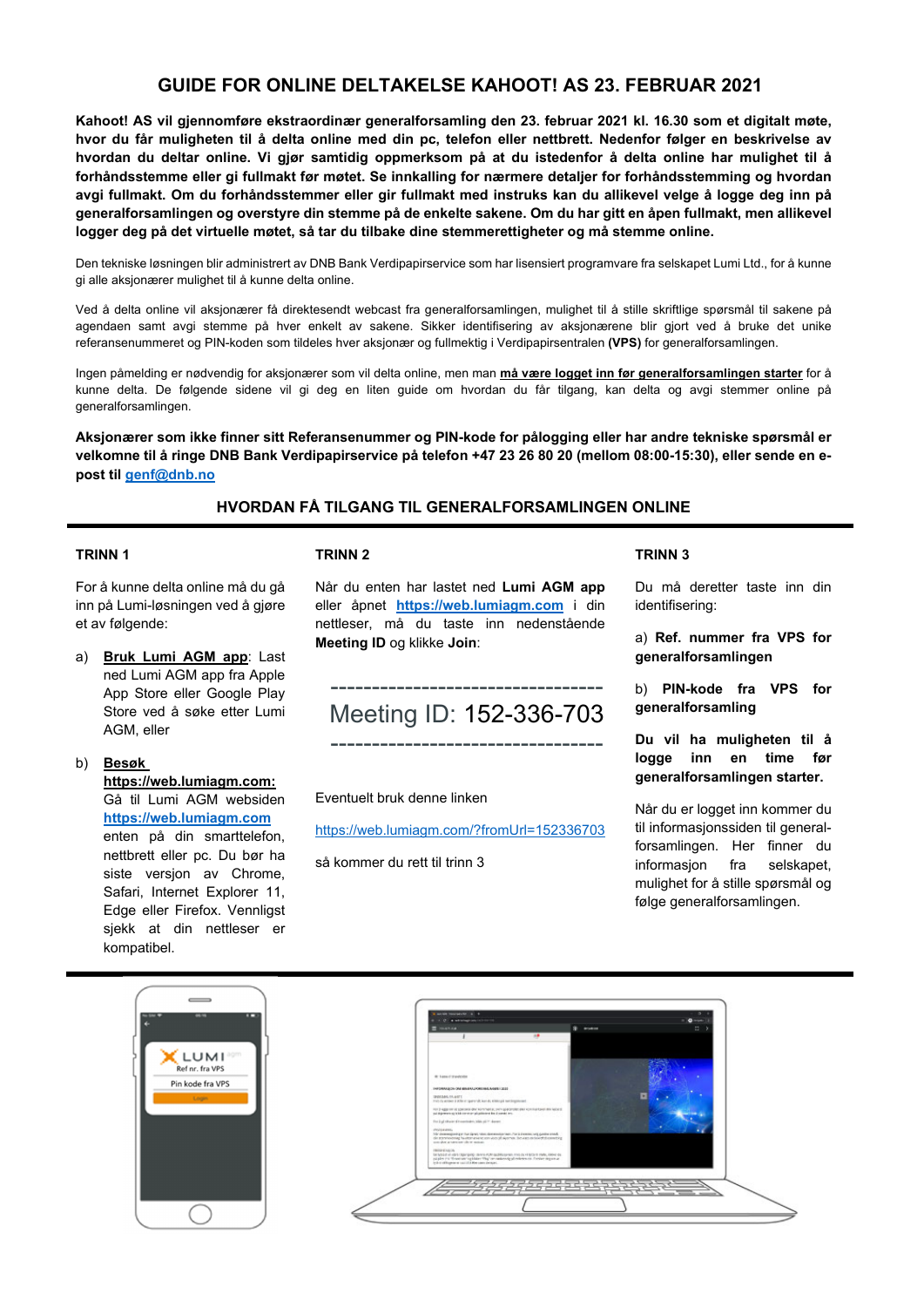#### **HVORDAN MOTTA REFERANSENUMMER OG PIN-KODE**

Alle aksjonærer registrert i VPS blir tildelt deres eget unike referansenummer og PIN-kode av VPS-systemet for bruk til generalforsamlingen. Disse er tilgjengelig gjennom VPS investortjenester. Logg deg på investortjenester, velg Hendelser, Generalforsamling. Klikk på ISIN og du vil kunne se ditt unike referanse-nummer (Ref.nr.) og PIN-kode.

Alle VPS direkte registrerte aksjeeiere har tilgang til investortjenester enten via www.vps.no eller nettbank. Ta kontakt med din kontofører om du mangler tilgang.

Aksjeeiere som ikke har huket av for at de ønsker meldinger fra selskap elektronisk i investortjenester, vil i tillegg få tilsendt pr. post deres referansenummer og PIN-kode sammen med innkallingen fra selskapet. (på fullmaktsblankett)

**Forvalterregistrerte aksjeeiere:** Aksjer som er holdt på en nominee konto (ikke aktuelt for norske aksjonærer) må overføres til en segregert konto i den reelle eiers navn for å ha stemmerett på generalforsamlingen. Når aksjer overføres til den segregerte kontoen dannes det et referansenummer og PIN-kode for denne kontoen. Vennligst kontakt din forvalter om du ønsker ytterligere informasjon om dette, og/eller ønsker tilgang til referansenummer og PIN-kode for å delta online.

#### **HVORDAN AVGI STEMME**

Når Generalforsamlingen starter vil alle saker være åpne for avstemming. Saker lukkes etter hvert som generalforsamlingen behandler de.

Ved å klikke på stemmeikonet **går** du videre til sakene på agendaen og avstemmingsvalg på de enkelte sakene.

For å stemme, trykk på ditt valg på hver av sakene. FOR, MOT eller AVSTÅR. Når du har avgitt stemme vil du se at ditt valg er markert.

*For ‐ Vote received*

For å endre din stemme, klikk på et annet valg. Du kan også velge å kansellere.

Du kan endre eller kansellere din avgitte stemme helt fram til møteleder avslutter avstemmingen på de enkelte sakene. Ditt siste valg vil være gjeldende.

**Om du har forhåndsstemt, eller gitt stemmeinstruks til styrets leder, vil du ved innlogging kunne overstyre ditt stemmevalg på de enkelte saker. Har du gitt åpen fullmakt kan du ta tilbake dine stemmerettigheter ved å logge inn, og må da huske å stemme.** 

| $\left  \right $ 02-UK   | 15:54<br>@ 33%<br>Poll Open                                                                                                                                                        |
|--------------------------|------------------------------------------------------------------------------------------------------------------------------------------------------------------------------------|
| <b>Split Voting</b>      |                                                                                                                                                                                    |
| the chair                | 2. Valg av møteleder og person til å<br>medundertegne protokollen /<br>Election of person to chair the<br>meeting and election of a person to<br>co-sign the minutes together with |
| Select a choice to send. |                                                                                                                                                                                    |
| For / For                |                                                                                                                                                                                    |
| Mot / Against            |                                                                                                                                                                                    |
| Avstår / Abstain         |                                                                                                                                                                                    |
| Cancel                   |                                                                                                                                                                                    |

#### **SPØRSMÅL TIL STYRETS LEDER**

Spørsmål eller ytringer om sakene på agendaen kan sendes inn av aksjonærene under hele generalforsamlingen, så lenge møteleder holder åpent for dette.

Dersom du ønsker å stille spørsmål til sakene på agendaen, velg meldingsikonet.

Skriv inn ditt spørsmål i meldingsboksen. Når du har skrevet ferdig ditt spørsmål, klikk på send knappen.

Spørsmål sendt inn online vil bli moderert før de går til møteleder. Dette for å unngå gjentakelse av spørsmål samt fjerning av upassende språk.

Alle aksjonærer som sender inn spørsmål vil fremgå med fullt navn.

#### **NEDLASTING**

Linker vil være tilgjengelig på informasjonssiden. Når du klikker på en link, vil det valgte dokumentet åpnes i din nettleser.

Databruk for streaming av generalforsamlingen eller nedlasting av dokumenter via plattformen vil variere avhengig av individuell bruk, utstyret som brukes (Android, iPhone, etc.) og hvilken nettverkstilkobling man har (3G, 4G).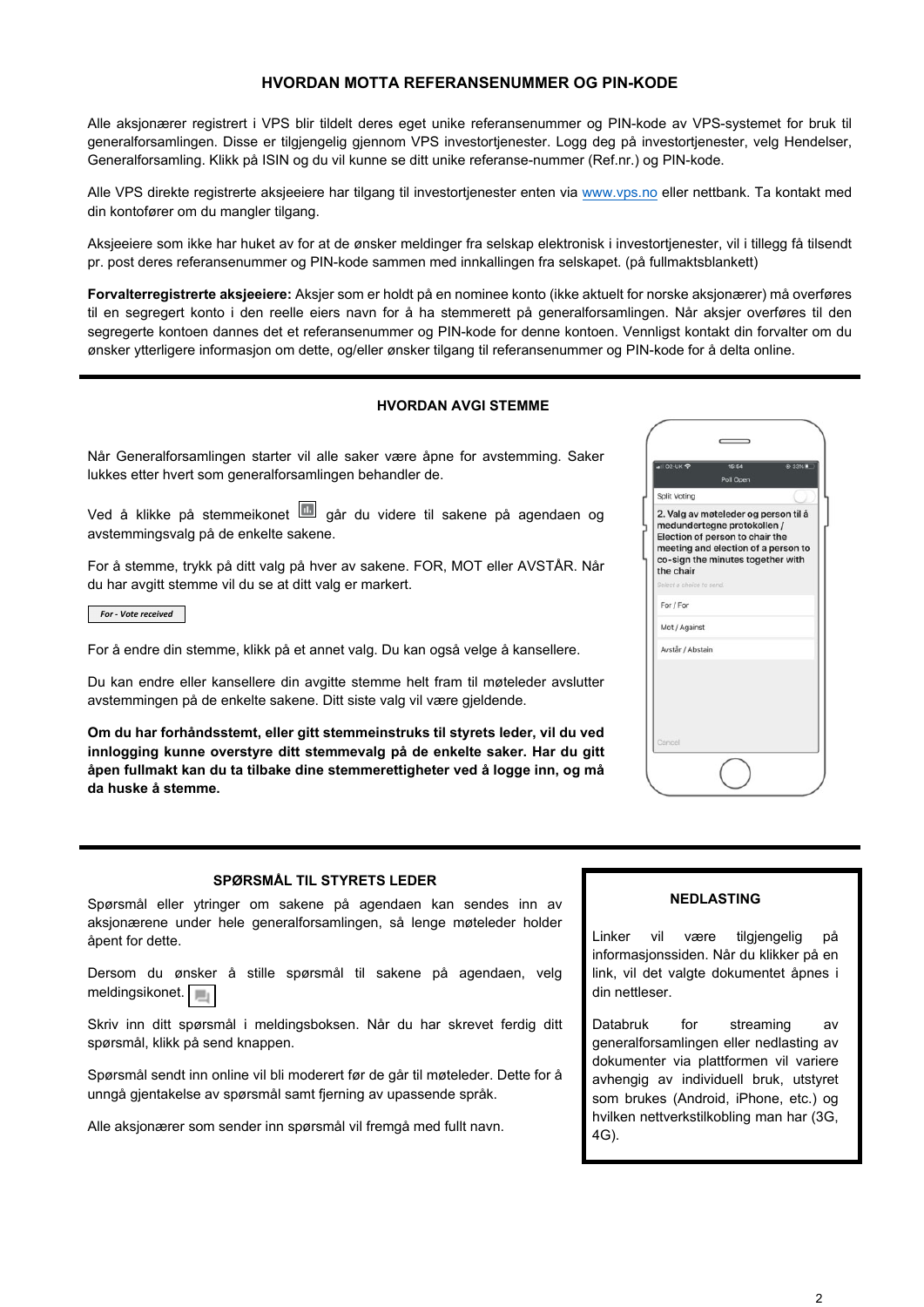## **GUIDE FOR ONLINE PARTICIPATION KAHOOT! AS 23 FEBRUARY 2021**

**Kahoot! AS will hold an extraordinary general meeting on 23 February 2021 at 16.30 CET as a digital meeting, where you get the opportunity to participate online with your PC, phone or tablet. Below is a description of how to participate online. We also point out that instead of participating online, you have the opportunity to vote in advance or give a proxy before the meeting. See the notice for further details for advance voting and how to submit a power of attorney. If you vote in advance or give a proxy with instructions, you can still choose to log in to the general meeting and override your vote on the individual items. If you have given an open power of attorney, but still log in to the virtual meeting, you will reclaim your voting rights and must vote online.** 

The technical solution is administered by DNB Bank Registrars Department, which has licensed the software from Lumi Ltd., giving all shareholders the option to attend online.

By attending the online, shareholders will access a live webcast of the meeting, submit questions relating to the items on the agenda and cast votes on each item on the agenda. Secure identification of shareholders is done by using the unique reference number and PIN code assigned to each shareholder by the Norwegian Central Securities Depository (In Norwegian either "**Verdipapirsentralen**" or "**VPS**") in relation to this General Meeting.

No pre-registration is needed for attending online, but you **must be logged in before the meeting starts.** The following pages will provide you with a brief guide on how to access, participate and submit your votes at the online General Meeting.

**Shareholder who do not find their reference number and PIN code for access or have other technical questions is welcome to call DNB Registrars Department on phone + 47 23 26 80 20 (between 08:00-15:30, or send an e-mail to genf@dnb.no**

**HOW TO ACCESS THE ONLINE EGM** 

#### **STEP 1**

In order to participate online you need access to the Lumi solution by doing either of the following:

- a) **Use the Lumi AGM app:** Download the Lumi AGM app from the Apple App Store or Google Play Store by searching for Lumi AGM, or
- b) **Visit https://web.lumiagm.com:** Go to the Lumi AGM website **https://web.lumiagm.com** either on your smartphone, tablet or computer. You will need the latest versions of Chrome, Safari, Internet Explorer 11, Edge or Firefox. Please ensure your browser is compatible.

#### **STEP 2**

Once you have either downloaded the **Lumi AGM app** or entered

**https://web.lumiagm.com** into your web browser, you'll be asked to enter the following **meeting ID** and click **Join**:

# --------------------------------- Meeting ID: 152-336-703

---------------------------------

Or use this link

https://web.lumiagm.com/?fromUrl=152336703

and you will go straight to Step 3

#### **STEP 3**

You will then be required to enter your ID:

a) **Reference number from VPS** 

b) **PIN code from VPS**

#### **You will be able to log in one hour before the meeting starts.**

When successfully authenticated, the info screen will be displayed. You can view company information, submit questions relating to the items on the agenda and live stream the webcast.